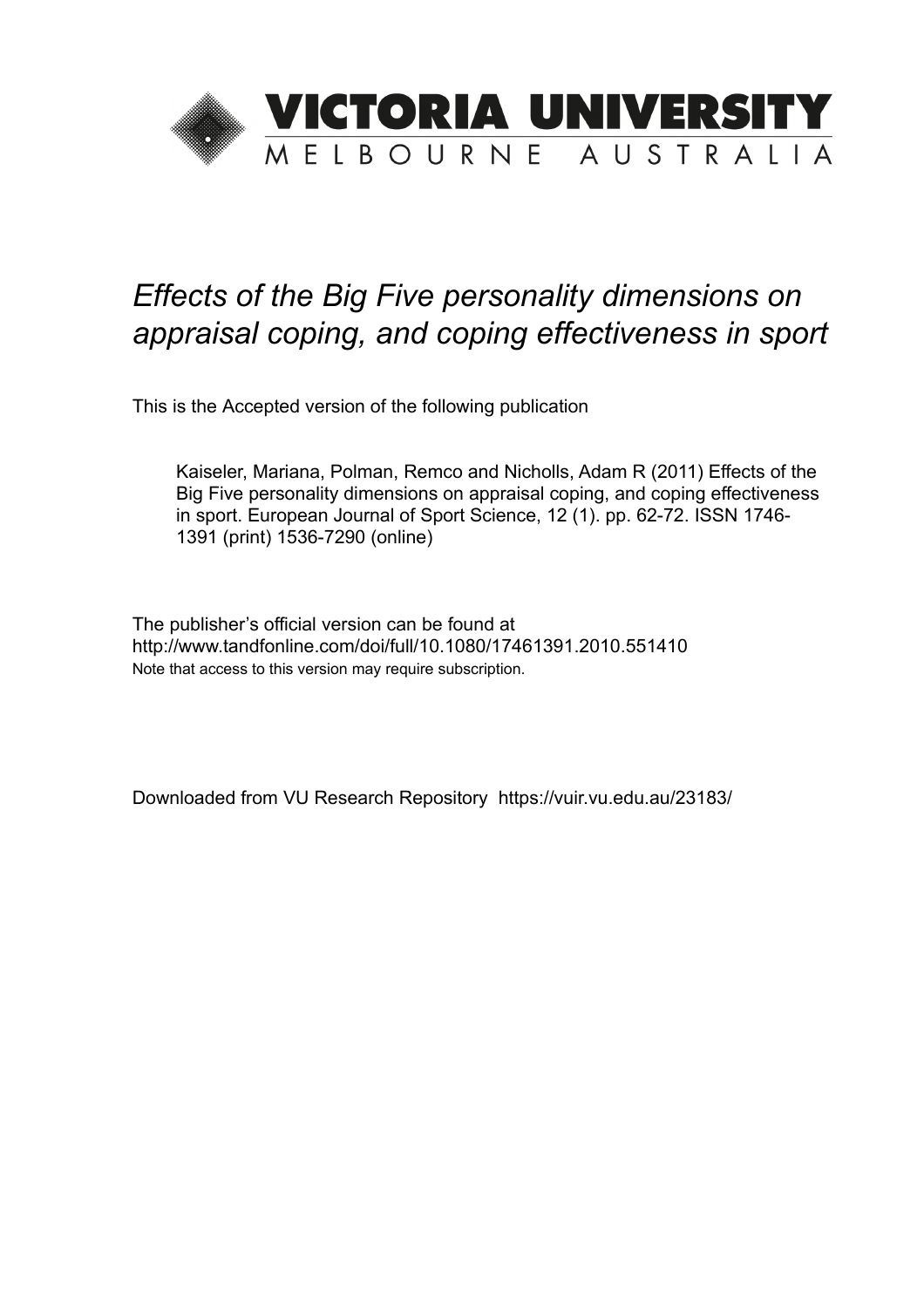| $\mathbf{1}$<br>$\mathfrak{2}$<br>3<br>$\overline{4}$ | Running Head: PERSONALITY AND COPING                                                            |
|-------------------------------------------------------|-------------------------------------------------------------------------------------------------|
| 5                                                     | Effects of the Big Five Personality Dimensions on Appraisal, Coping and Coping Effectiveness in |
| 6                                                     | Sport                                                                                           |
| 7                                                     |                                                                                                 |
| 8                                                     |                                                                                                 |
| 9                                                     |                                                                                                 |
| 10                                                    |                                                                                                 |
| 11                                                    |                                                                                                 |
| 12                                                    | Submitted:                                                                                      |
| 13                                                    | Date of fourth submission: 24 <sup>th</sup> of September 2010                                   |
| 14                                                    |                                                                                                 |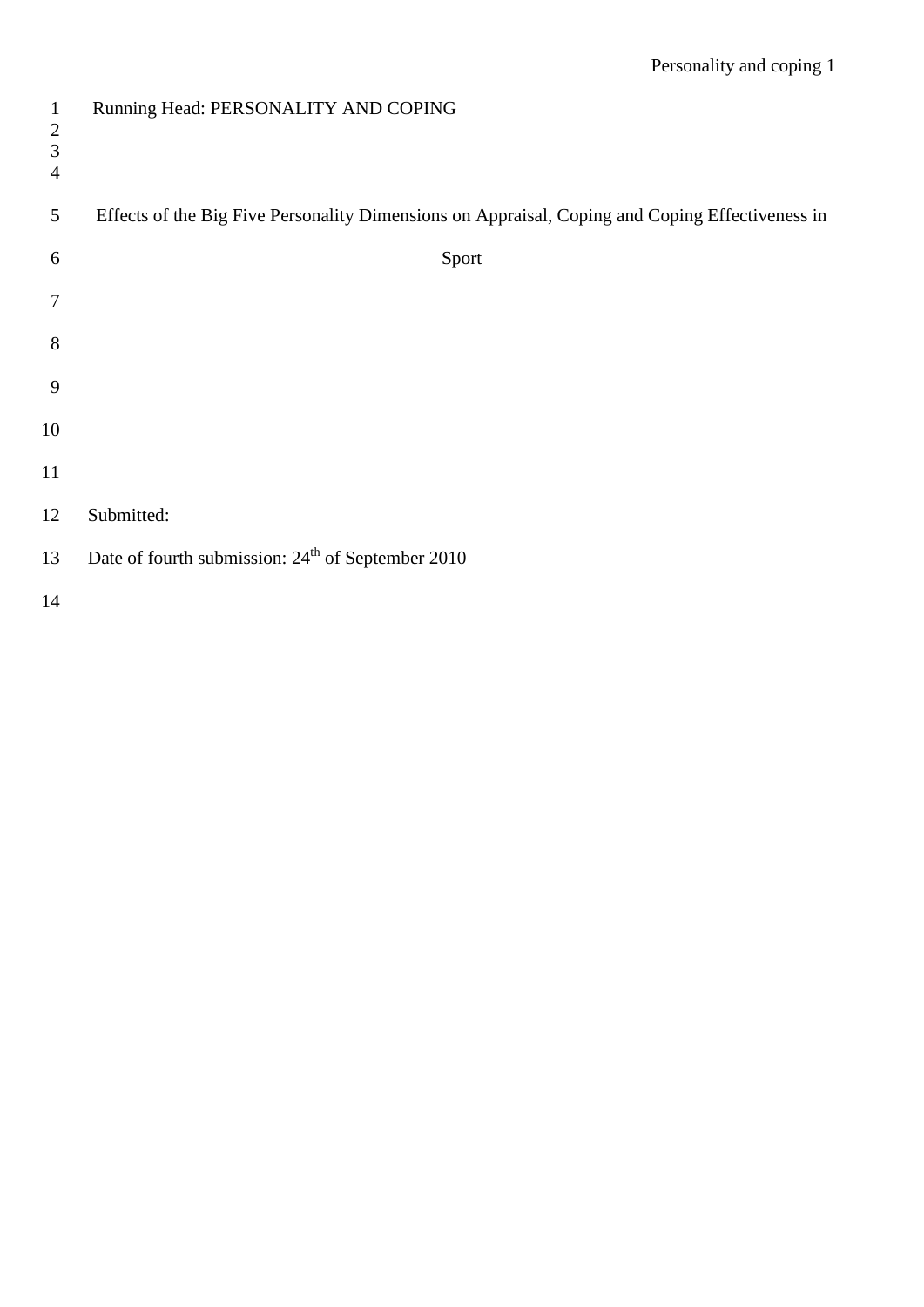# Abstract

| I |  |
|---|--|
|   |  |
|   |  |
|   |  |
|   |  |
|   |  |

| $\overline{2}$ | This study investigated the influence of The Big Five personality dimensions (Neuroticism,               |
|----------------|----------------------------------------------------------------------------------------------------------|
| $\mathfrak{Z}$ | Extraversion, Agreeableness, Conscientiousness, and Openness to Experience) on the appraisal             |
| $\overline{4}$ | (intensity, control) of a self-selected stressor, coping, and perceived coping effectiveness.            |
| $\sqrt{5}$     | Participants were 482 athletes (male $n = 305$ ; female $n = 177$ ) who played a variety of sports.      |
| 6              | Results indicate that The Big Five dimensions influenced coping selection, coping effectiveness,         |
| $\tau$         | stress intensity, and perceived control of the stressors, but not the type of self-selected stressor. In |
| 8              | particular, Neuroticism predicted higher stressor intensity and Agreeableness lower stressor             |
| 9              | intensity. Neuroticism predicted lower perceived stressor control and Conscientiousness higher           |
| 10             | perceived stressor control. Higher levels of Neuroticism were directly and indirectly associated with    |
| 11             | more emotion and avoidance coping strategies and less problem-focused coping strategies. The             |
| 12             | other four personality dimensions were also associated with the selection of coping strategies which     |
| 13             | were perceived to be effective. This study provided support for the notion that the Big Five             |
| 14             | personality dimensions directly influence appraisal, coping, and coping effectiveness among the          |
| 15             | sample. Coping was also influenced indirectly by personality through the appraisal process. The          |
| 16             | Neuroticism dimension was found to be associated with the selection of less adaptive coping              |
| 17             | strategies and lower levels of reported coping effectiveness. The other four personality dimensions      |
| 18             | were associated with more adaptive coping strategies which were rated as effective.                      |
| 1 Q            |                                                                                                          |

Keywords: Personality, The Big Five, Coping, Coping Effectiveness, Competitive Sport.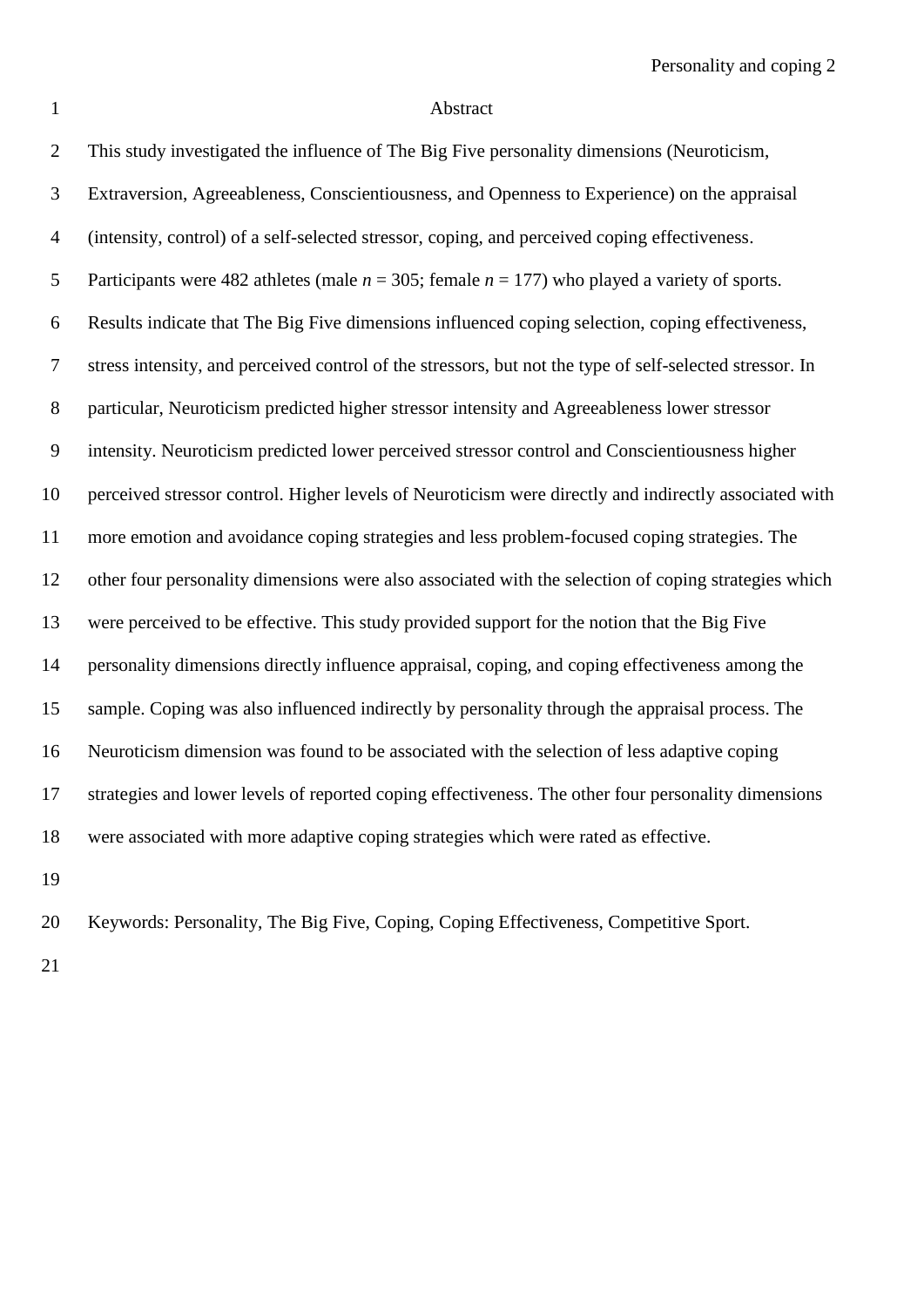#### Coping Effectiveness in Sport

Indirect and Direct Effects of the Big Five Personality Dimensions on Appraisal, Coping and

 The Big Five personality dimensions have been shown to capture much of the variance in personality trait ratings independent of culture and language and provide a common framework in which the different and diverse systems of personality can be investigated. They represent personality at the broadest level of abstraction in which each dimension provides a number of more distinct personality characteristics (Carver & Scheier, 2008). The labels provided for the five personality dimensions are easily misunderstood (John & Srivastava, 1999), so a brief description of each dimension is provided. Neuroticism contrasts emotional constancy and even-temperedness with negative affectivity and includes traits like experiencing negative emotional states, generation of irrational ideas, and being impulsive and self-conscious. Extraversion implies an energetic approach towards the social and material world and is characterized by the tendency to experience positive emotions, be outgoing, cheerful, active, and self-assured. Agreeableness contrasts a pro- social and communal orientation towards others with antagonism and is associated with being unselfish, compliant, trusting, modest, and helpful. Conscientiousness depicts socially prescribed impulse control and assists task and goal directed behaviours. This includes characteristics like purposeful in cognition and behaviour, organized, follows rules and norms, delays gratification, strong-minded, and self-disciplined. Finally, Openness to Experience refers to extensiveness, inventiveness, and complexity of an individual's mental and experiential life. This includes traits such as being creative, inquisitive, having unconventional values, and having a flexible way of thinking (John & Srivastava, 1999).

 Personality has been considered a contextual factor that could influence each aspect of the stress-coping process. The Big Five personality dimensions could affect coping selection in: (a) an indirect way by influencing the type, frequency and intensity of the stressors experienced or coping effectiveness or, (b) in a direct way by restricting or assisting the use of specific coping strategies (Bolger & Zuckerman, 1995; DeLongis & Holtzman, 2005). Surprisingly, little is known about the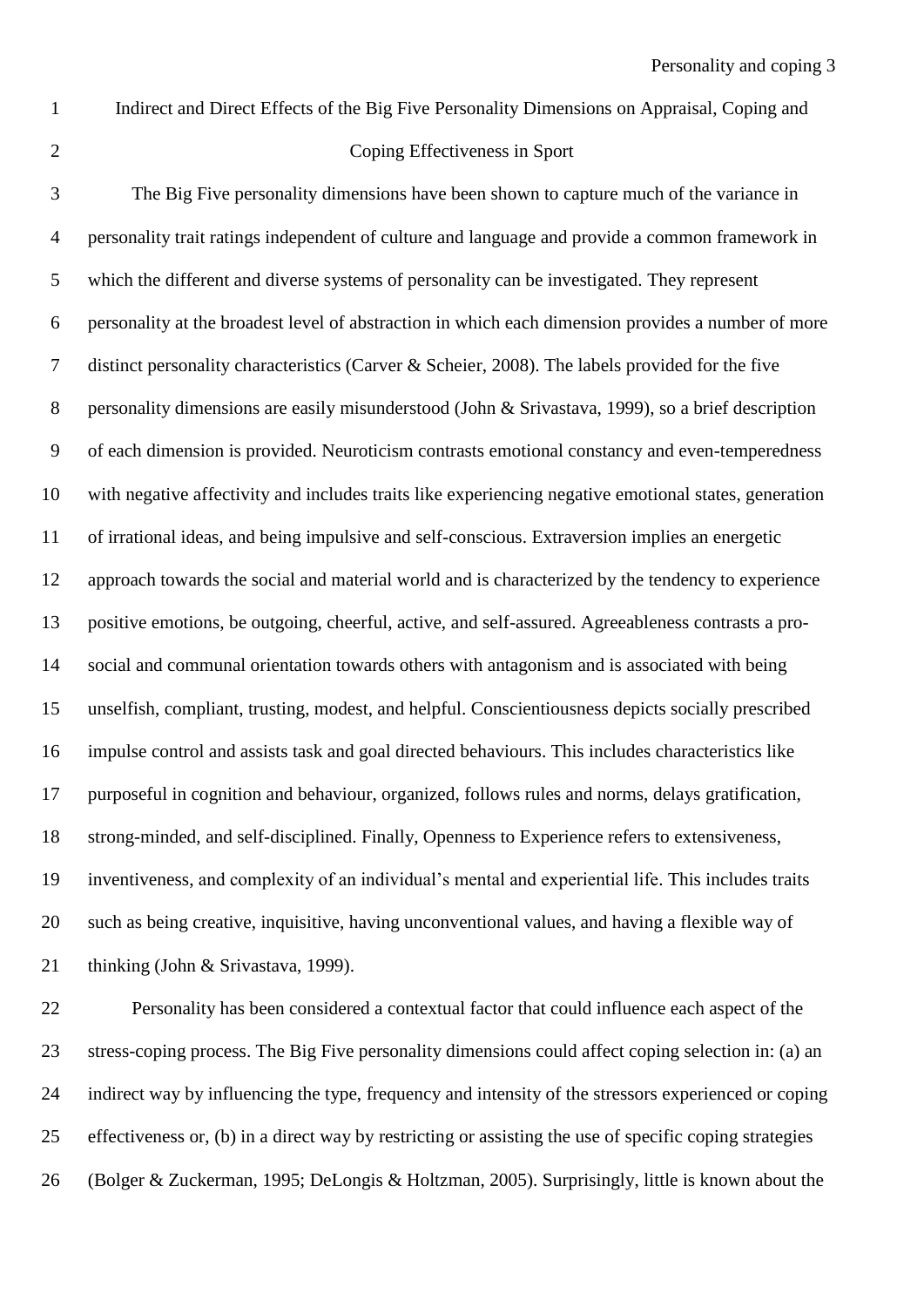Indeed, a recent meta-analysis on this topic by Connor-Smith and Flachsbart (2007) did not contain any sport related studies. However, this is an important issue because an inability to cope with stress has been associated with decrements in performance, diminished satisfaction, increased probability of physical injury, burnout, and sport withdrawal (see Nicholls & Polman, 2007a for a review).

influence of personality on appraisal, coping, and coping effectiveness with stressors in sport.

 Coping has been defined as "constantly changing cognitive and behavioral efforts to manage specific external and/or internal demands that are appraised as taxing or exceeding the resources of the person" (Lazarus & Folkman, 1984, p.141). Coping strategies can be categorized into three higher order dimensions (Nicholls & Polman, 2007a). Problem-focused coping describes strategies used to minimize distress by reducing or eliminating the stressor. Emotion-focused coping involves strategies used to regulate emotional arousal and distress whereas avoidance coping includes behavioural and psychological efforts to disengage from a stressful event.

 Two types of cognitive appraisal are associated with the coping process – primary and secondary appraisal. Primary appraisal is the individual judgment of the demands of a stressful event in relation to a person's goals and values and is associated with the intensity of stress experienced. Secondary appraisal involves the evaluation of coping responses that may be required to manage the demands of the event and reflects the extent to which one perceives to have potential control as well as the belief one can successfully perform the behaviors necessary to deal with the situation (Lazarus & Folkman, 1984). Both primary and secondary appraisals have been found to be important predictors of coping (Aldwin, 2007). For example, higher levels of stress (Tamres Janicki, & Helgeson, 2002) and lower levels of perceived control (Zakowski, Hall, Klein, & Baum, 22 2001) have been associated with the use of more emotion-focused coping strategies. In addition, differences in appraisal have been found between the genders. Females have a tendency to appraise specific stressors as more severely than males (Tamres et al., 2002).

 The differential exposure hypothesis (Suls & Martin, 2005) suggests that personality can influence the type of situation which is perceived as stressful as well as the probability of such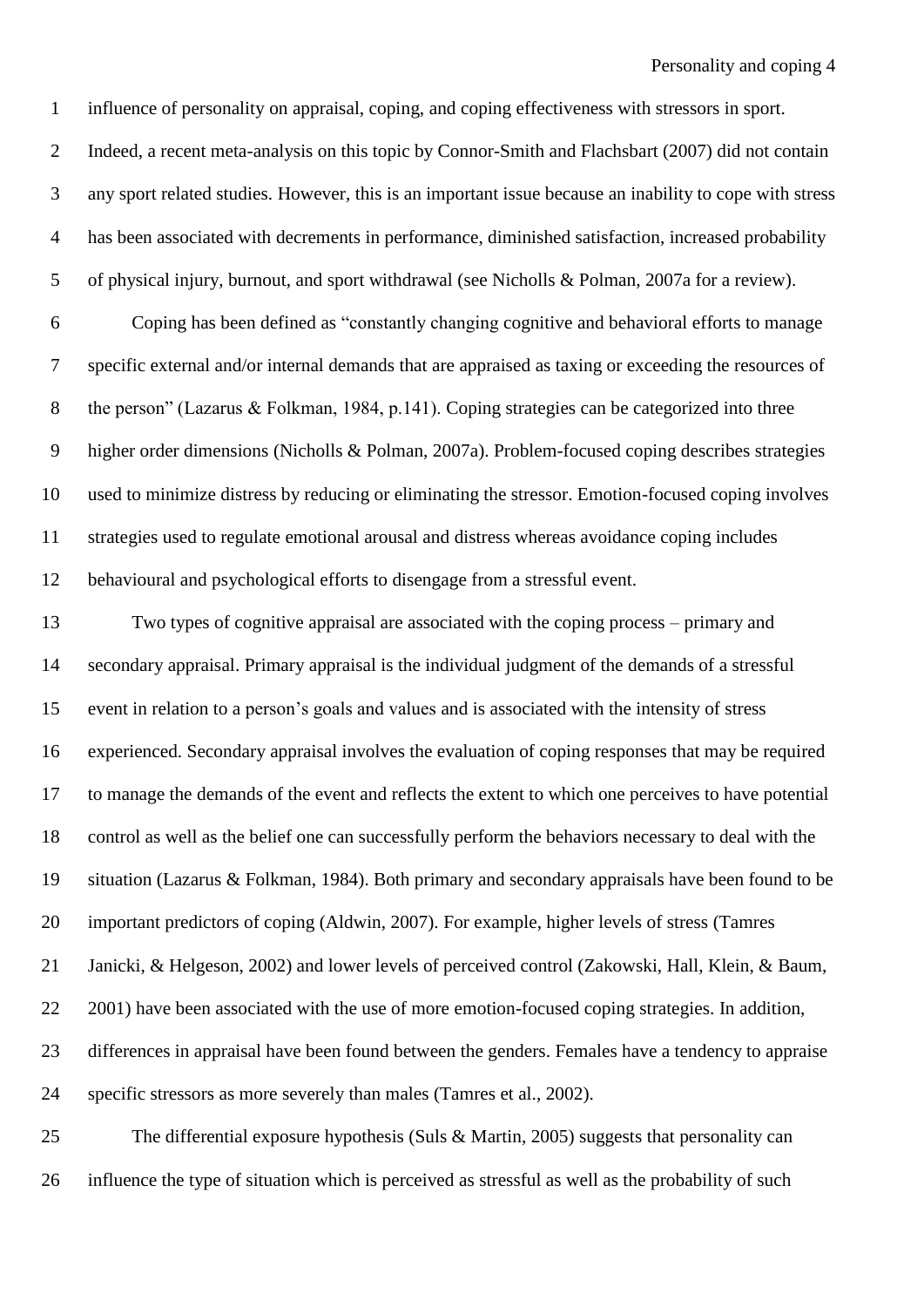encounters. This might result in different athletes experiencing different types of stressors and encountering the same stressor more often depending on their personality. The differential exposure to stressors is suggested to be a function of negative expectations or mood states which are the result of oversensitivity to signals of punishment (Suls & Martin, 2005). Individuals, in this respect, might attend to different cues or interpret the same cues differently. For example, an individual high in Neuroticism is more likely to attend selectively to potential threatening events and interpret ambiguous events as more threatening (Semmer, 2006). Indirect evidence from the sport psychology literature suggests that some traits (e.g., achievement motivation and anxiety) could result in different exposure to stressors (Polman, Clough, & Levy, 2010). For example, an athlete high in state anxiety is more likely to make errors which in turn might result in more criticism from team-mates or coaches thereby increasing the probability of encountering more stressful events. Findings from other areas of psychology suggest that students with higher levels of Neuroticism experience higher frequency of daily negative events (Bolger & Zuckerman, 1995) and report more interpersonal stressors (Gunthert, Cohen, & Armelli, 1999), whereas Extraverts report more positive daily events (Zautra, Affleck, Tennen, Reich, & Davis, 2005). Higher levels of Agreeableness have been associated with fewer everyday social conflicts (Asendorph & Wilpers, 1998).

 Personality also influences whether an individual will appraise a specific event as more or less harmful (i.e., damage that has already occurred) or threatening (i.e., anticipation of harms and losses that may occur), and an under or over-estimation of their personal resources to cope (Suls & Martin, 2005). Research has found that individuals high in Neuroticism, and in particular trait anxiety, appraise events as more harmful or threatening (Eysenck, 1988). Gunthert et al. (1999) found that college students high in Neuroticism intensified the degree of threat perceived by undesirable daily events via primary appraisal, and underestimate their personal resources to cope with the event during secondary appraisal. Conversely, scoring highly on Extraversion has been associated with positive appraisal of coping resources (Semmer, 2006). To date there appear to be no studies which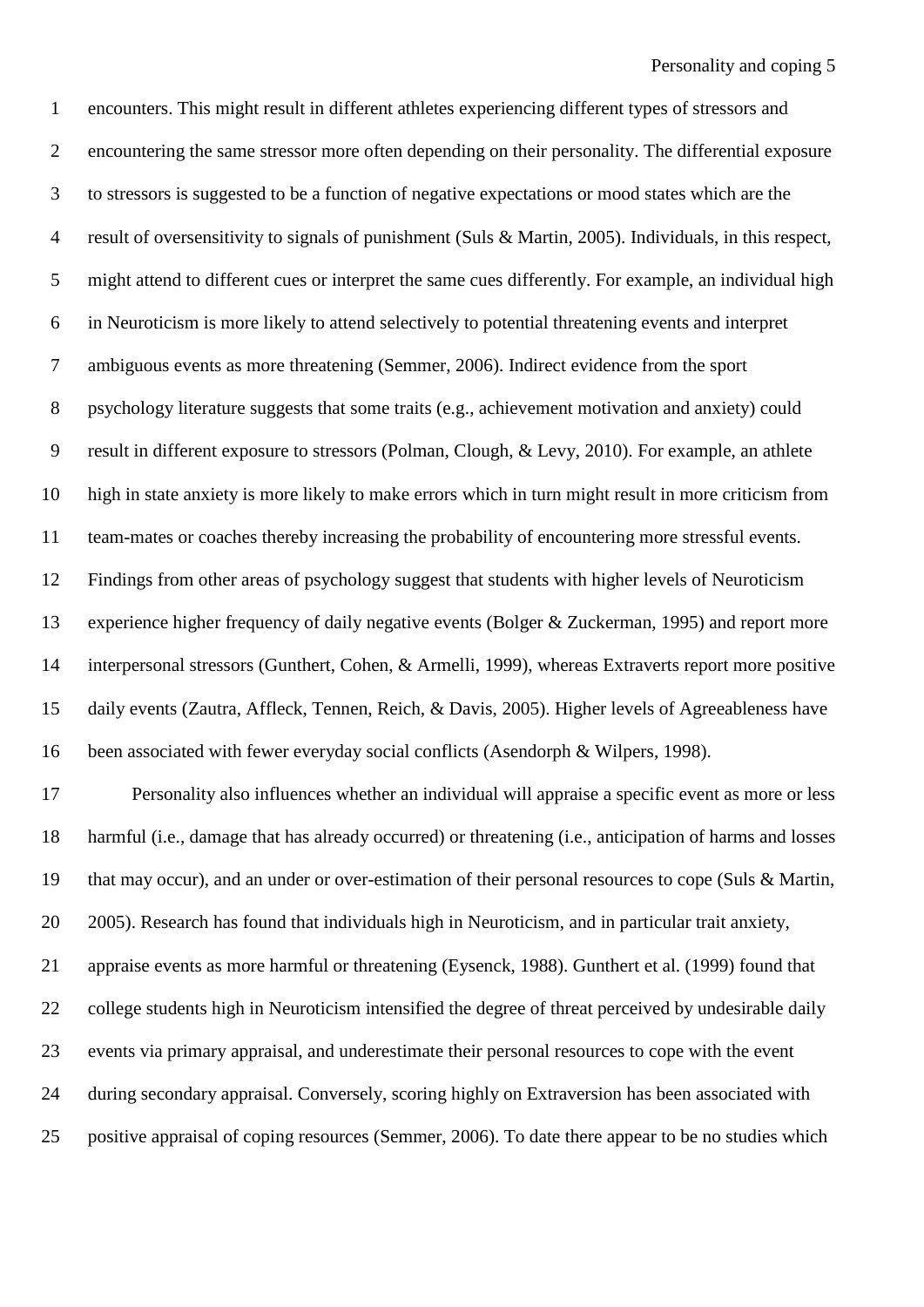have investigated whether personality influences challenge (potential for future gain) or benefit (potential gain or growth inherent in an encounter) appraisals.

 Evidence from other psychology domains (e.g., relationships, health, and daily stressors) suggests that personality is related to coping (Carver, Scheier, & Weintraub, 1989). Higher levels of Neuroticism have been associated with greater reliance on emotion-focused coping strategies and less problem-focused coping strategies when dealing with daily stressors (Bolger & Zuckerman, 1995). Extraversion has been associated with active coping and positive reappraisal when encountering daily stressors, but less emotion-focused coping (e.g., self-blame and wishful thinking) and avoidance coping among psychology students (Watson & Hubbard, 1996). O'Brien and Delongis (1996) found that undergraduate students higher on Agreeableness were likely to cope with self-reported daily stressors that engaged or protected their social relationship, such as seeking support and avoiding confrontation. Hooker, Frazier, and Monaham (1994) on the other hand, found that spouse caregivers of patients with dementia high in agreeableness were less likely to use emotion-focused coping strategies such as self-blame and wishful thinking or the avoidance coping strategy disengagement. Conscientiousness has been associated with more planning and rational decision making, but less use of avoidance or emotion-focused coping such as self-blame, distraction, or disengagement when dealing with everyday stressors (O'Brien & DeLongis, 1996). Associations between Openness and coping have been found to be equivocal. For example, Hooker et al. (1994) did not find a significant association between Openness and coping in caregivers whereas Watson and Hubbard (1996) found that a higher level of Openness was associated with increased problem-focussed coping to deal with daily stressors in students. Personality traits may also indirectly influence how individuals rate the effectiveness of how they cope. In particular, certain personality dimensions are associated with coping strategies that are optimal for their personality, but maladaptive for others. Alternatively, coping choice can moderate

the effectiveness of coping (Bolger & Zuckerman, 1995). Research in the health domain suggests

that individuals high in Neuroticism are less likely to change their coping strategy in response to the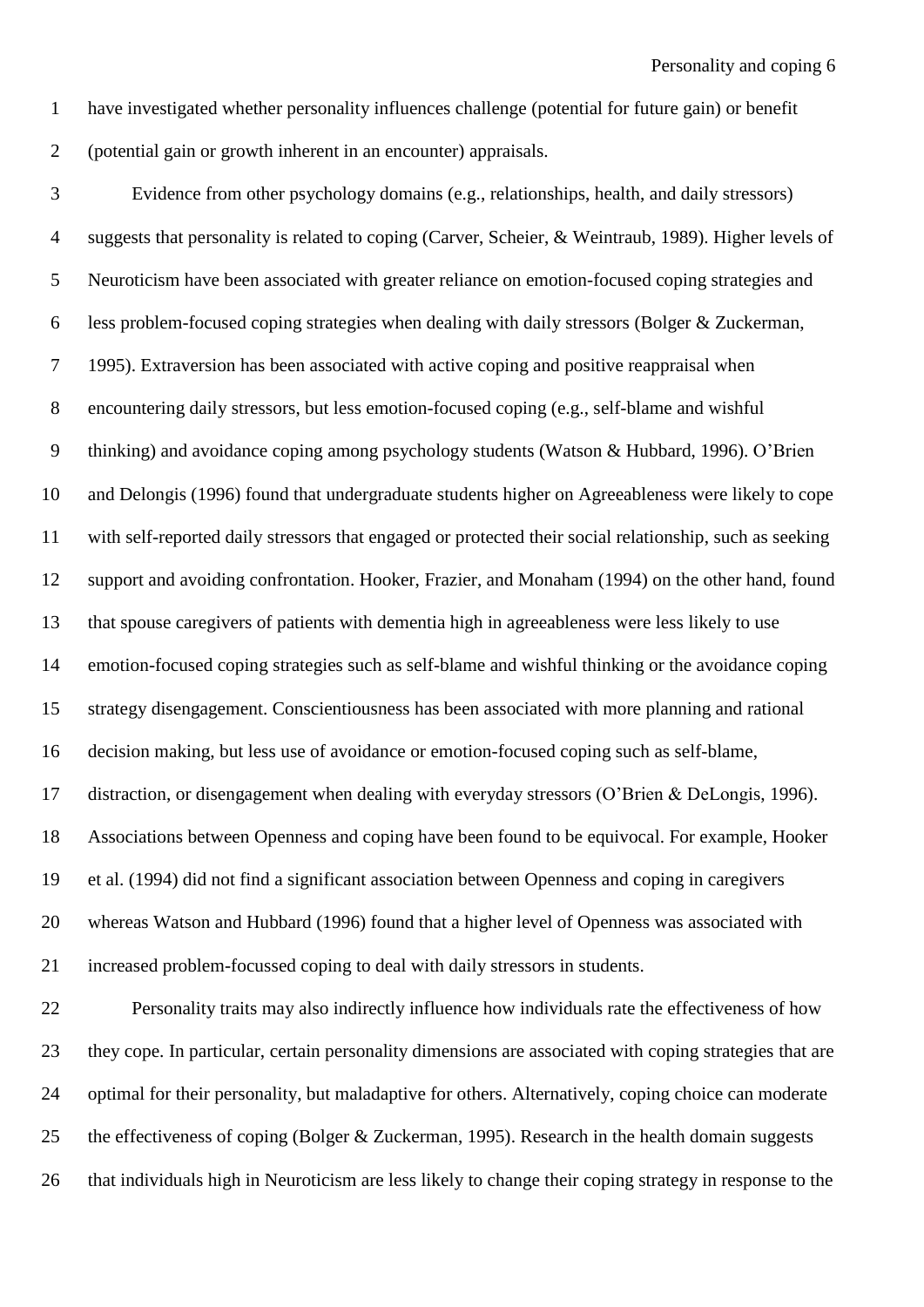needs of the situation (O'Brien & DeLongis, 1996), use strategies which tend to be ineffective to 2 the particular situation with which they are coping (Bolger & Zuckerman, 1995; DeLongis & Holtzman, 2005), and use more coping strategies overall to deal with daily stressors (Suls & Martin, 2005). The latter would indicate that neurotics have difficulty in finding the appropriate coping strategy for particular stressful events. Extraversion, on the other hand, has been associated with flexible coping and adapting coping responses based on the situation (Lee-Baggley, Preece, & DeLongis, 2005). Most research in the area of coping effectiveness suggests that using more problem-focused, rather than emotion-focused coping strategies is associated with more beneficial outcomes (Aldwin, 2007). Problem-focused coping assists in transforming the situation or solving the problem, thereby facilitating goal attainment (Gaudreau & Blondin, 2002). In addition, active problem solving requires engagement and ownership of solutions, which in turn helps the person to cope better with similar problems in the future. Emotion-focused coping might help the performer to lower stress reactivity, but does not solve the problem whereas avoidance coping suggests that the person chooses not to deal with the problem and postpones problem solving to a later date (Polman, Borkoles, & Nicholls, 2010).

 Nicholls and Polman (2007a) and Kaiseler and Polman (2010) recently identified a number of limitations of the sport and exercise stress and coping literature. For example, the situational aspects of stressors such intensity and controllability are often not considered. Both perceptions of stress intensity and control have been found to influence the selection of coping strategies (see Hoar, Kowalski, Gaudreau, & Crocker, 2006). The present study therefore included assessment of these variables.

 No studies have explored the relationship between The Big Five, stressor type, appraisal, coping, and coping effectiveness in sport. Theoretically, it is important to establish whether findings from other life spheres can be extrapolated to the realm of sport. In addition, from a practical perspective it is essential to be able to reduce the possible adverse effects of personality on stress and coping in sport. For example, information is required to establish whether one should intervene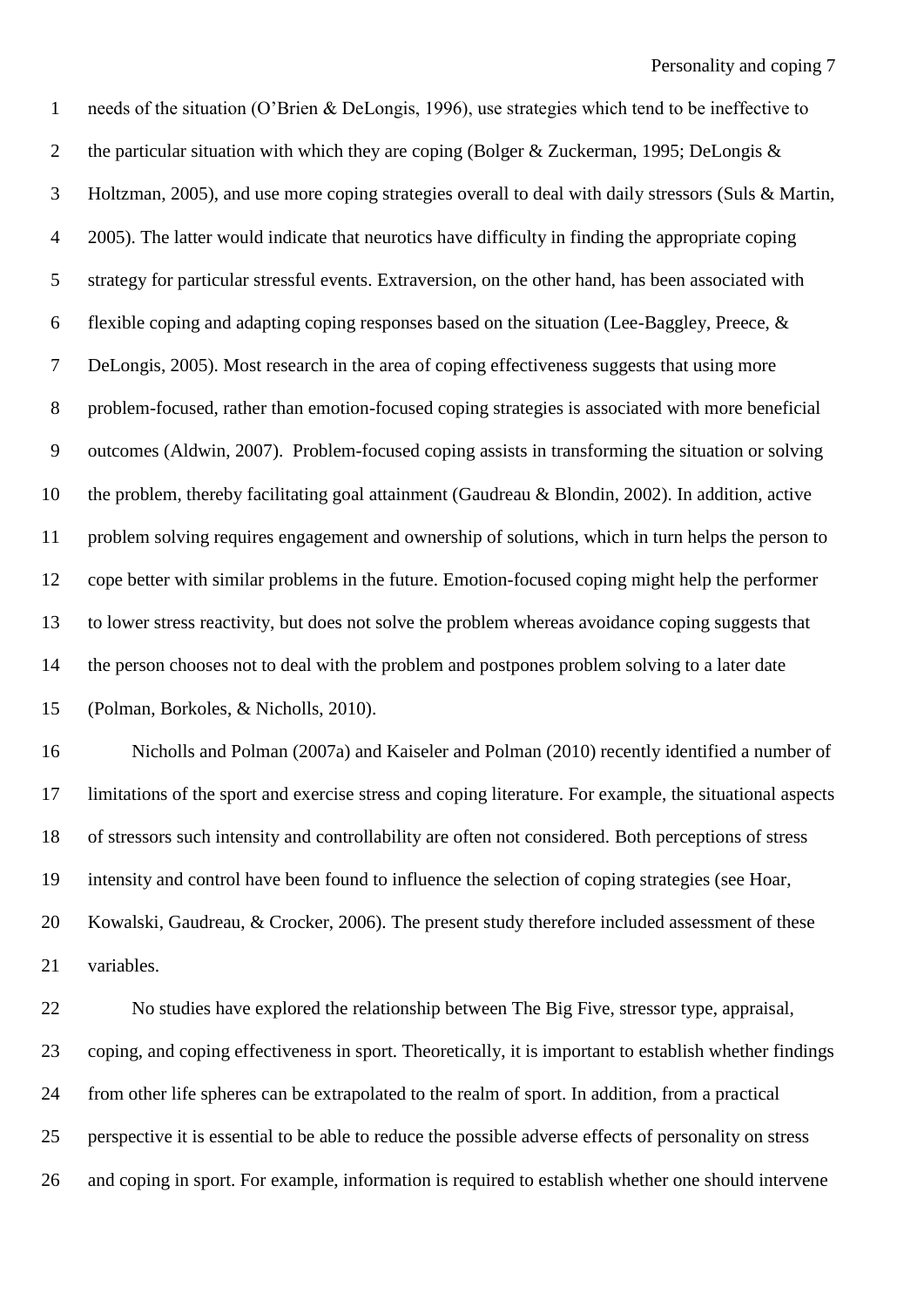to help reduce the exposure to stressful events, help to choose effective coping strategies, or increase the effectiveness of the selected coping strategies. Because of the absence of studies on personality and coping in sport this study was part exploratory in nature. Based on findings from other areas of psychology we formulated a number of a priori predictions. (1) Higher levels of Neuroticism were predicted to be associated with higher levels of perceived stressor intensity and lower levels of perceived stressor control. (2) Different personality dimensions would predict selection of different coping strategies directly or indirectly through the appraisal process. Table 1 provides an overview of the expected direct relations between personality and coping strategy. No predictions were made for possible indirect effects. (3) Higher levels of Neuroticism were predicted to be associated with lower perceived coping effectiveness. With regards to the other four personality dimensions it was predicted that coping strategies that were reported more frequently would also be rated as being more effective. No predictions were made with regard to stressor type. Method

### *Participants*

 Participants were 482 athletes (male *n* = 305; female *n* = 177) aged between 16 to 45 years (*M* 16 age  $= 20.44$  years, *SD*  $= 3.98$ ), with experience in their sport from 1 to 35 years (*M*  $= 9.63$ , *SD*  $=$ 17 4.69). The sample consisted of sports performers competing at international ( $n = 15$ ), national ( $n = 15$ ) 60), county (*n* = 220), and club/university (*n* = 175) levels. There were 12 missing entries. All of the participants were actively involved in competitive sport and had participated competitively within the last 14 days. The study was approved by a University's Research Ethics Committee and participants provided informed consent prior to participating.

*Instruments*

*The Big Five*

 The 44-item Big Five Inventory (BFI; John, Donahue, & Kentle, 1991) measures The Big Five dimensions Conscientiousness (C), Agreeableness (A), Neuroticism (N), Openness (O), and Extraversion (E). A five-point rating scale was used ranging from 1 = *disagree strongly* to 5 =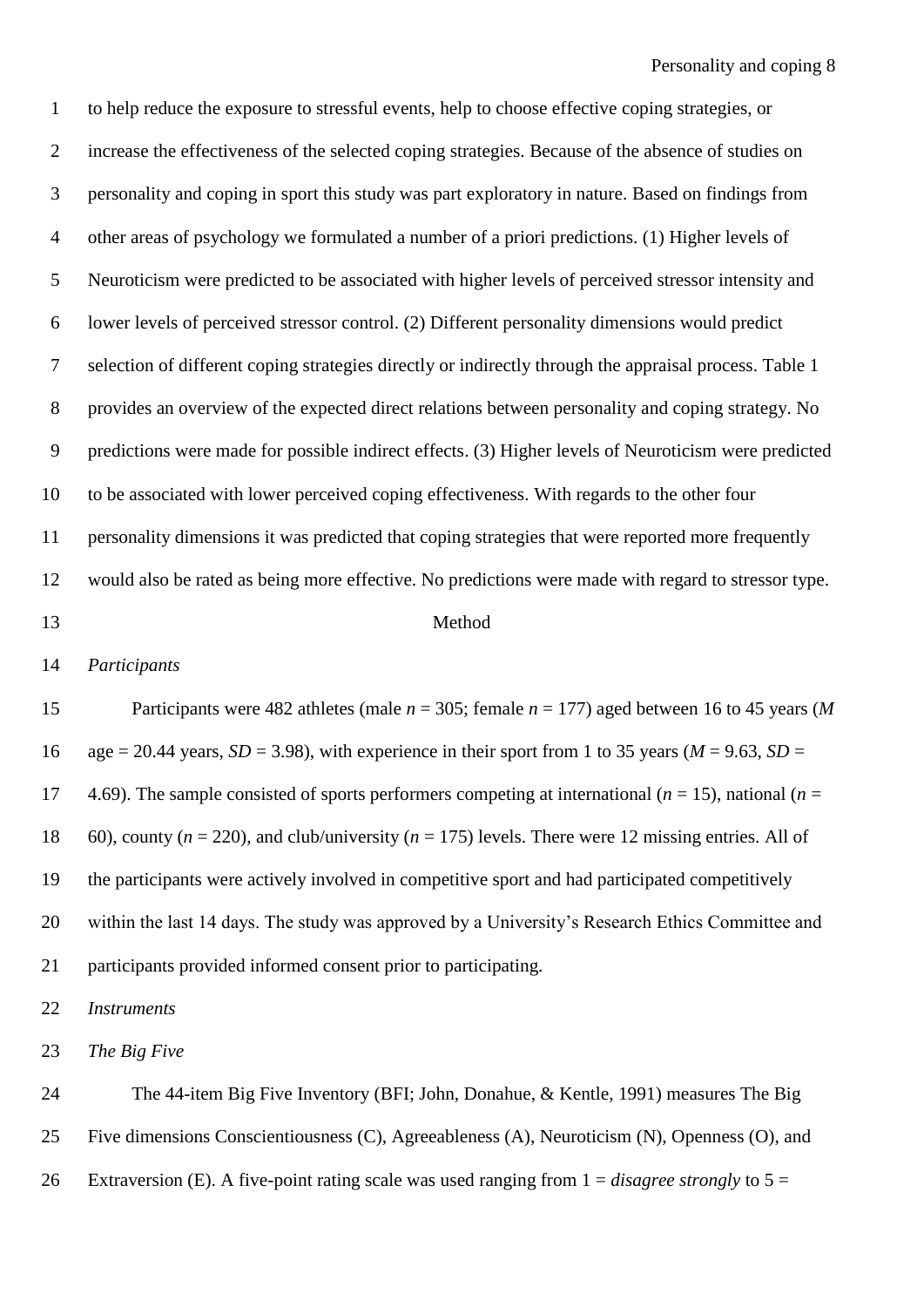*agree strongly*. The BFI has been shown to have good psychometric properties with good 2 reliability, retest reliability, factor structure and convergent and discriminant validity (John & Srivastava, 1999). The reliability for the five factors in the present study was satisfactory (Cronbach's alpha: .71 (O), .77 (A), .79 (N), .81 (C), and .82 (E)). For this study we linearly transformed the raw metric data into a percentage of maximum possible (POMP). This means that the scores from the BFI were between 0 and 100 (Cohen, Cohen, Aiken, & West, 1999). *Stressor type, primary and secondary appraisal*

 After completing the BFI participants reported the most intense sport stressor they had experienced in the previous 14 days. Participants then indicated how they appraised the stressor in terms of stress intensity and perceived control. Stress intensity was assessed using the 'stress thermometer' (Kowalski & Crocker, 2001). The 'stress thermometer' consists of a one-item visual analogue scale anchored by *'not at all stressful'* and *'extremely stressful'*. Participants were asked to rate the stress intensity of the self-reported stressor by dissection of this 10 cm bipolar line. The 'stress thermometer' has already demonstrated normal distribution properties and adequate variability for male and female athletes (Kowalski & Crocker, 2001).

 A one-item horizontal visual analogue scale was used to assess control over the stressful event. The use of a visual analogue scale was preferred in the present study because of the similarity with the assessment of stress intensity. Participants were asked to rate how much control they perceived to have over the self-reported stressor by the dissection of a 10 cm bipolar line anchored by two statements *'no control at all'* versus *'full control'*.

*Coping and coping effectiveness*

22 Coping was assessed at the strategy level by using the modified COPE (MCOPE; Crocker & Graham, 1995). The MCOPE asks participants to indicate how much they use a particular coping strategy during a stressful event and has 12 coping strategies each consisting of four items. Five of the coping strategies can be classified as problem-focused coping (active coping, seeking social support for instrumental reasons, planning, suppression of competing activities, and increasing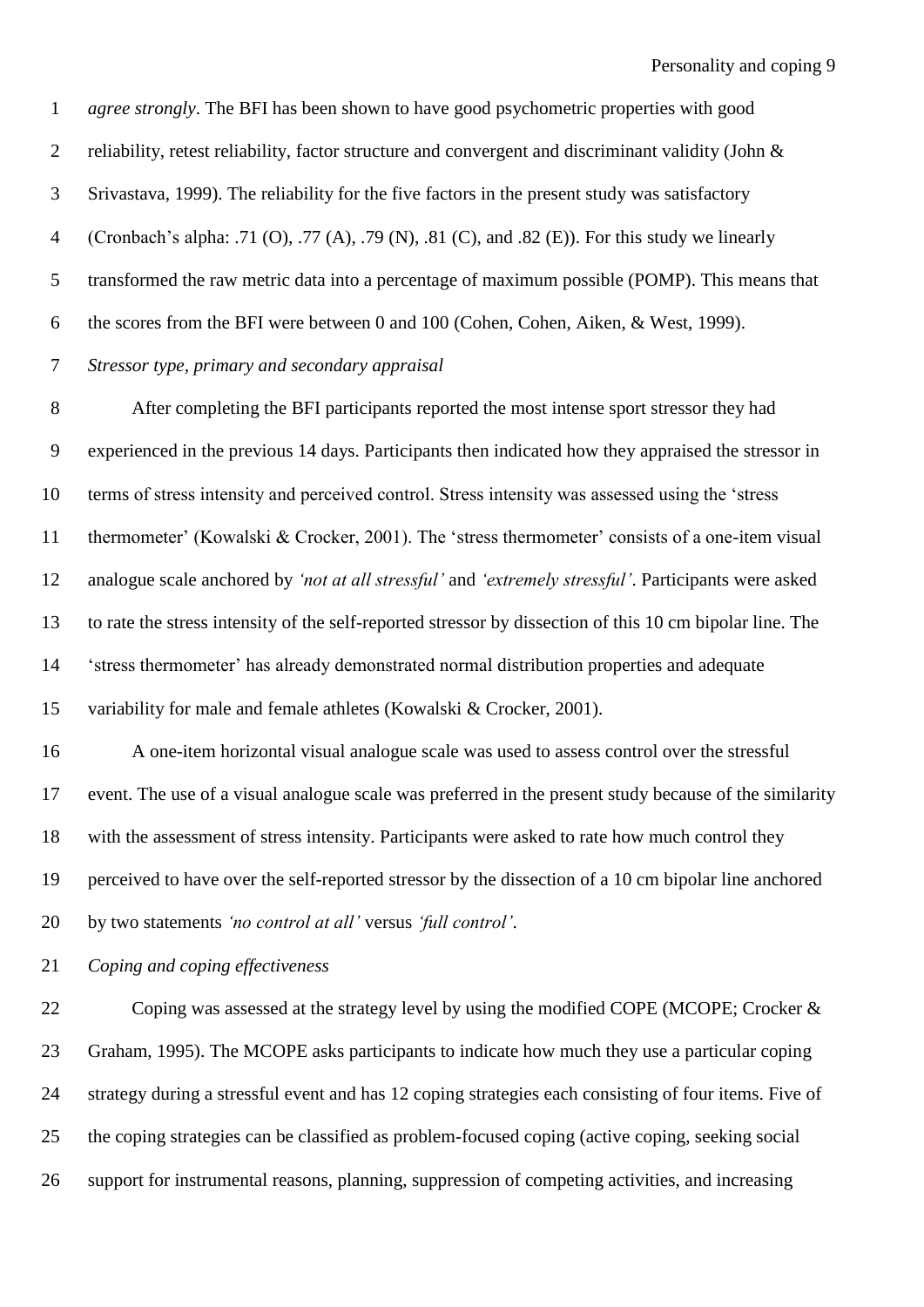| $\mathbf{1}$   | effort), five as emotion-focused coping (seeking social support for emotional reasons, humour,                  |
|----------------|-----------------------------------------------------------------------------------------------------------------|
| $\overline{2}$ | venting of emotion, self-blame, and wishful thinking) and two as avoidance coping strategies                    |
| 3              | (denial and behavioural disengagement). Each item is scored on a five-point scale starting with to              |
| $\overline{4}$ | use 'not at all/very little' (1) to use 'very much' (5). There is extensive evidence supporting the             |
| 5              | reliability of the MCOPE scales (e.g., Crocker & Isaak, 1997). A five-point Likert-type scale was               |
| 6              | added to the MCOPE to measure the perceived coping effectiveness of each strategy used. The 5-                  |
| $\tau$         | point scale was anchored at $1 =$ <i>extremely ineffective</i> and $5 =$ <i>extremely effective</i> (Nicholls & |
| $8\phantom{1}$ | Polman, 2007b). The Cronbach's alphas for coping were low for 3 subscales (denial .60;                          |
| 9              | suppression of competing activities. 68, wishful thinking .66) and acceptable for the other scales (>           |
| 10             | .70). Similarly, alphas for coping effectiveness were low for 3 subscales (suppression of competing             |
| 11             | activities .57, self-blame .64, active coping .64) with the other scales being acceptable $(> .70)$ .           |
| 12             | Although some of the scales of the MCOPE did not reach acceptable levels of internal consistency                |
| 13             | we decided to include these in our statistical analysis because estimates of internal consistency have          |
| 14             | limited applicability when assessing psychometric properties of measures of coping (Billings &                  |
| 15             | Moos, 1981). Hence, one coping strategy might be adequate to relieve stress and as such would not               |
| 16             | require additional responses from either the same category or other categories of coping.                       |
| 17             | Procedure                                                                                                       |
| 18             | Participants were recruited from sport clubs in the North of England during their competitive                   |
| 19             | season. Following approval from the clubs and coaches, trained researchers visited clubs on training            |
| 20             | days. After reading the participant information sheet and providing consent, participants completed             |
| 21             | the questionnaire pack in the presence of the researcher.                                                       |
| 22             | Data Analysis                                                                                                   |
| 23             | In accordance with Gunthert et al., (1999) seven stressor categories were created for statistical               |
|                |                                                                                                                 |

 analysis: (a) injury, (b) error (technical/tactical), (c) outcome (not achieving performance goals), (d) performance (technique and fitness), (e) psychological (anxiety and confidence), (f) external factors (officials, opponent, and environmental), (g) significant others (coach or team mates). This method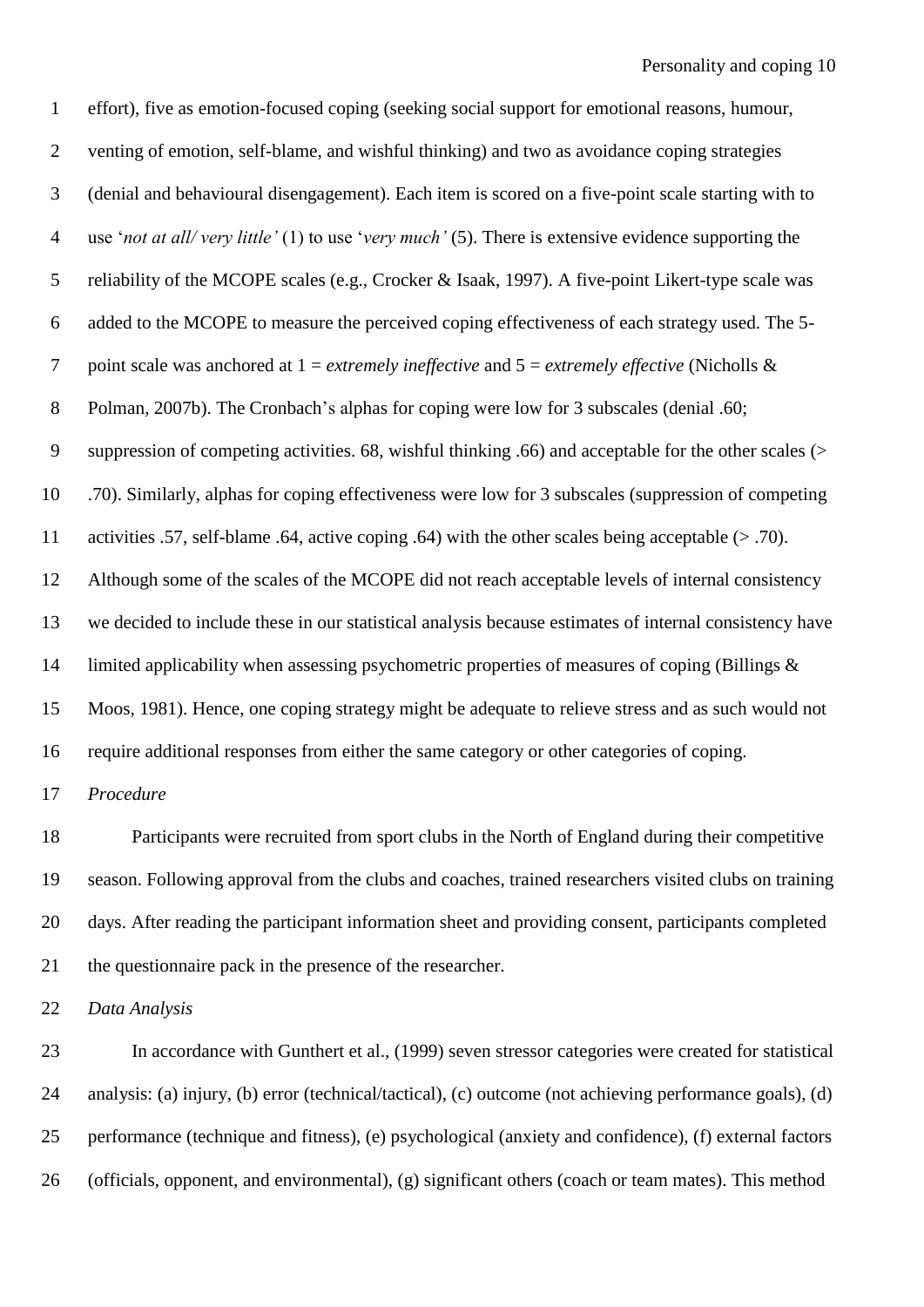was used to reduce the potential number of stressors reported and because previous research has

shown that individual description of stressors can be grouped into similar stress categories

(Nicholls, Polman, Levy, Taylor, & Cobley, 2007).

 After screening for outliers and normality, Cronbach's alphas and descriptive statistics for all study variables were obtained. Following this, correlations between the variables were calculated. To investigate whether the Big Five personality dimensions were associated with self-reported stressor type, ratings of stress intensity and perceived control three linear regressions were conducted. Stressor type, stress intensity, and perceived control were the dependent variables and the five personality dimensions the predictor variables.

 The association between coping, coping effectiveness and the Big Five were investigated using correlational analysis and hierarchical regression analysis. The 12 coping strategies of the MCOPE were the dependent variables. At Step 1 gender, stress intensity, perceived control, and stressor type were entered, whilst at Step 2 the five personality dimensions were entered. Since the main aim of the present study was to assess whether the Big Five predicted the selection of coping strategies and self-ratings of coping effectiveness, we were interested in the additional variance ( $\Delta$ R<sup>2</sup>) these dimensions added above and beyond the variance explained by gender, stress intensity, perceived control, and stressor type.

 Moderated multiple regression analyses were conducted to investigate whether personality moderated the relationship between either stress intensity or control and coping. Prior to analysis the continuous variables were centered by subtracting the sample mean of the variable. At Step 1 the centered variables stress intensity or perceived control was entered. In addition, the relevant centered personality dimensions were also entered. At the second step the interaction between either stress intensity or perceived control and the personality variables were entered. The F test, representing the stepwise change in variance explained as a result of the addition of the product term, is an indicator of the significance of the moderator effects. Interaction effects were explored by plotting predicted values for the outcome variables (coping strategy) at average, low (-1 SD from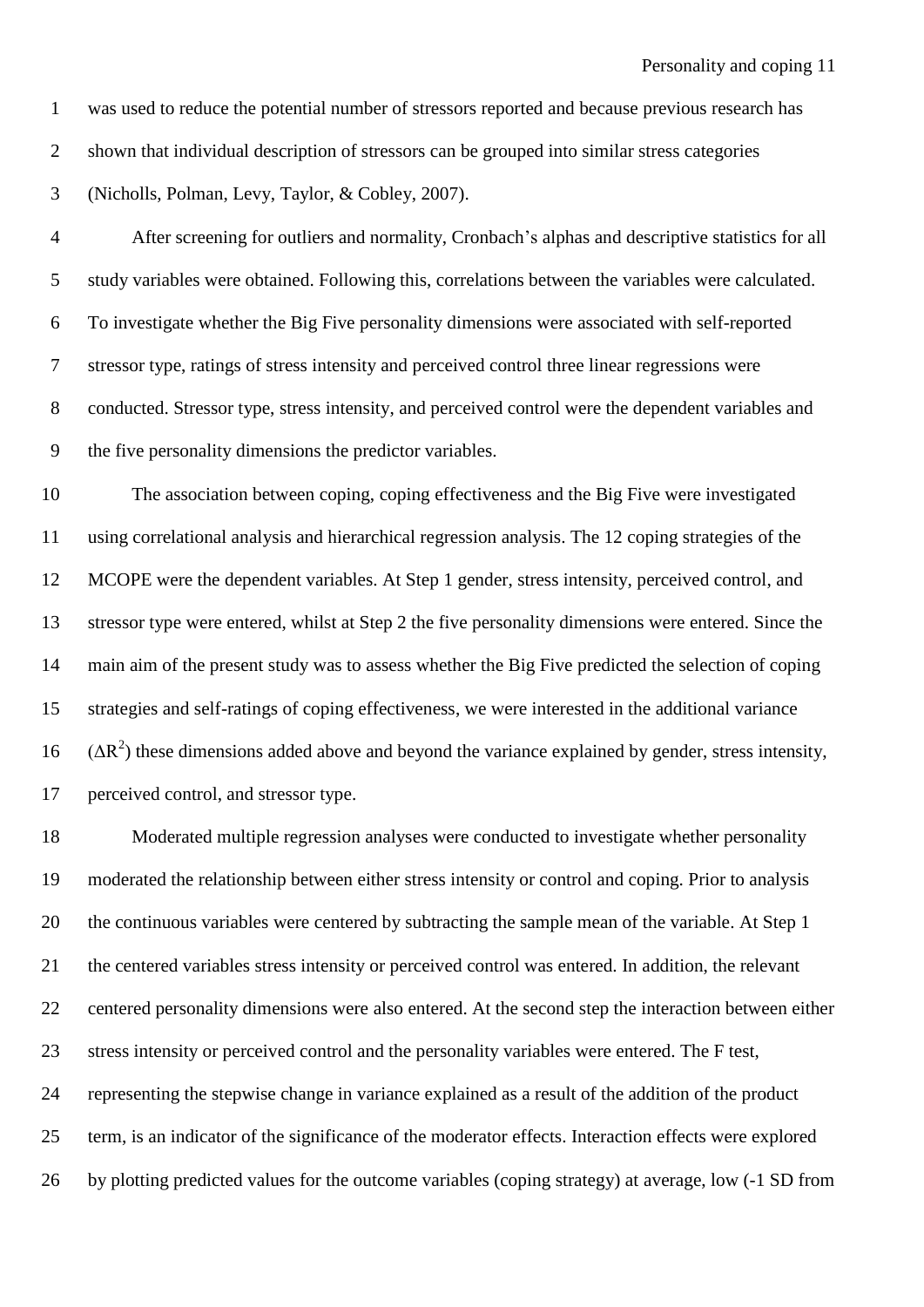the mean) and high (+1 SD from the mean) level of either stress intensity or perceived control

(Aiken & West, 1991).

#### Results

 Table 2 and 3 provide the means and standard deviations for stressor appraisal, coping strategies, coping effectiveness, and the POMP scores for the five personality dimensions. The Big 6 Five dimensions did not predict the selection of stressor type  $(R^2 = .01; p = .79)$ . Regression 7 analysis for stress intensity ( $R^2 = .06$ ,  $p < .001$ ) and perceived control ( $R^2 = .04$ ;  $p < .001$ ) were significant. Higher levels of Neuroticism were associated with increased levels of stress intensity (β 9 = .26;  $p < .001$ ) and lower levels of perceived control ( $\beta$  = -.21;  $p < .001$ ). Higher levels of Agreeableness were associated with lower levels of stress intensity (β = -.10; *p* < .05) and higher 11 levels of Conscientiousness predicted higher levels of perceived control (β = .09; *p* < .05). The correlational analysis provided support for 45 of the 60 a priori predictions between the five personality dimensions and coping strategies (see Table 1 and 4). Of these, 32 supported a priori positive or negative associations between the big five dimensions and coping strategies whereas in 13 instances it supported prediction of no relationship or the notion that no prediction could be made between the big five dimensions and coping. In addition, most correlations were in the predicted direction except for the relationship between Extraversion and active coping and denial. Conscientiousness and seeking emotional social support and Neuroticism and active coping were also not in the predicted direction. However, in a number of instances correlations were in the predicted direction but did not reach significance. In particular, the correlations between Extraversion and active coping, denial and behavioural disengagement, Agreeableness and planning and denial, Conscientiousness and suppression of competing activities, Neuroticism and seeking emotional social support, self-blame, and denial and Openness and active coping, increasing effort and wishful thinking were in the direction as predicted but did not reach statistical significance. Low non-significant correlations were obtained for all instances where no relationship was expected or no explicit prediction could be made.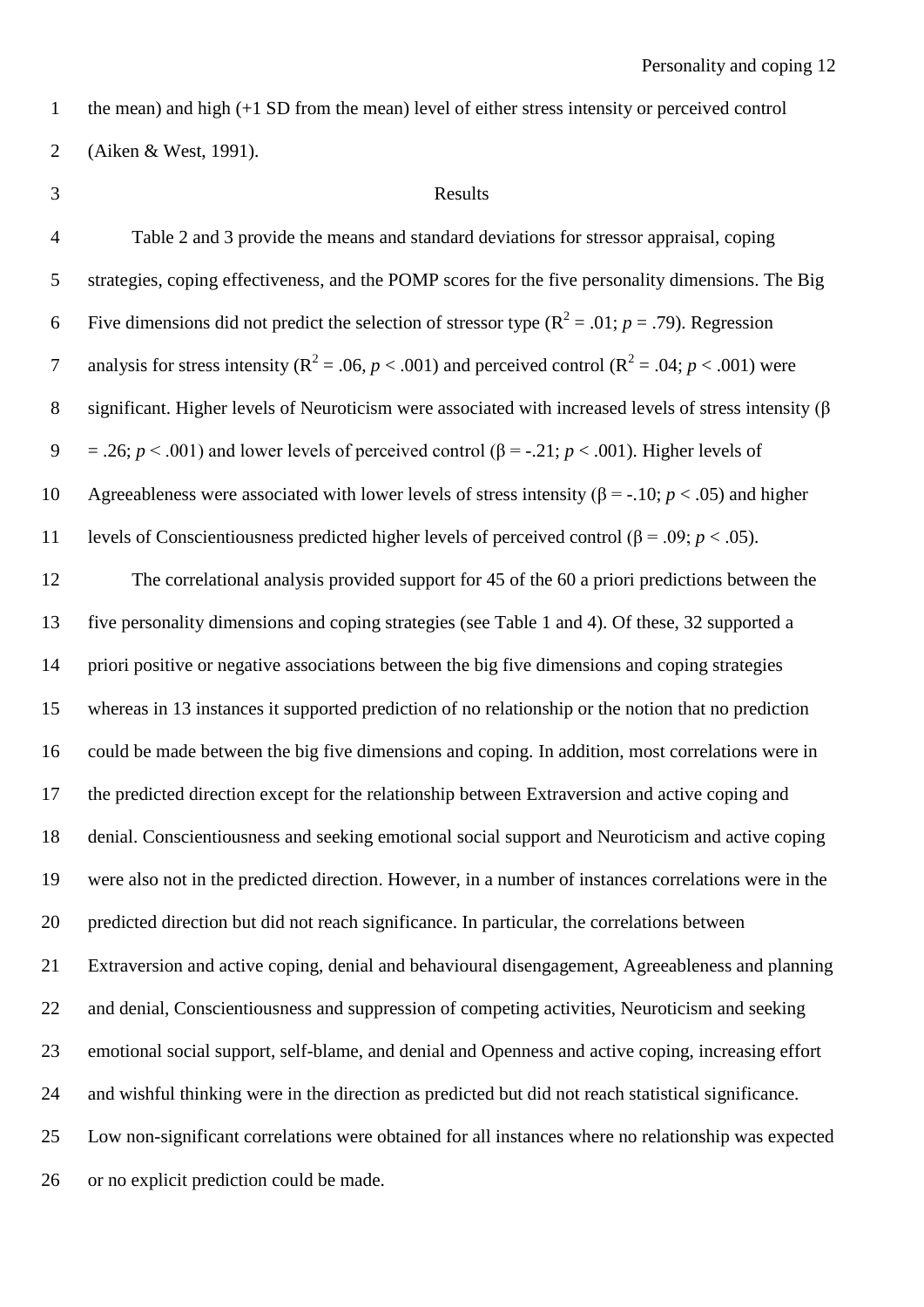Table 5 provides the results of the stepwise linear regression. Higher Neuroticism was associated with less use of the problem-focused coping strategies planning, suppression of competing activities, and increasing effort, but increased use of the emotion-focused coping strategies venting emotions and wishful thinking, in addition to the avoidance coping strategy behavioural disengagement. Unexpectedly, higher levels of Neuroticism also predicted the use of more active coping. Higher levels of Extraversion were associated with increased use of the problem-focused coping strategies seeking of informational social support and increasing effort and the emotion-focused coping strategy seeking emotional social support. Agreeableness was associated with increased use of the problem-focused coping strategy active coping, and decreased use of planning and less use of the emotion-focused coping strategies venting emotions and self- blame. Higher levels of Conscientiousness were associated with more use of the problem-focused coping strategies planning and suppression of competing activities, but less active coping. Conscientiousness was associated with less use of the emotion-focused coping strategies humour and wishful thinking but increased use of seeking emotional social support. Finally, higher levels of Openness predicted increased planning, and wishful thinking. As expected, participants high in Neuroticism rated the problem-focused coping strategies active coping, planning, and increasing effort as less effective however contrary to predictions the emotion-focused coping strategy wishful thinking was rated as more effective. Increased levels of Extraversion were associated with reporting increasing effort as more effective. Participants higher in Agreeableness rated seeking informational social support and behavioural disengagement as more effective. Both increased levels of Openness and Conscientiousness were associated with higher coping effectiveness scores for planning whereas higher levels of Conscientiousness was associated with lower coping effectiveness scores for behavioural disengagement and wishful thinking.

 Moderation analysis for stress intensity and coping only provided significant interactions for behavioural disengagement and venting emotions (see Table 6). Figure 1 and 2 suggest that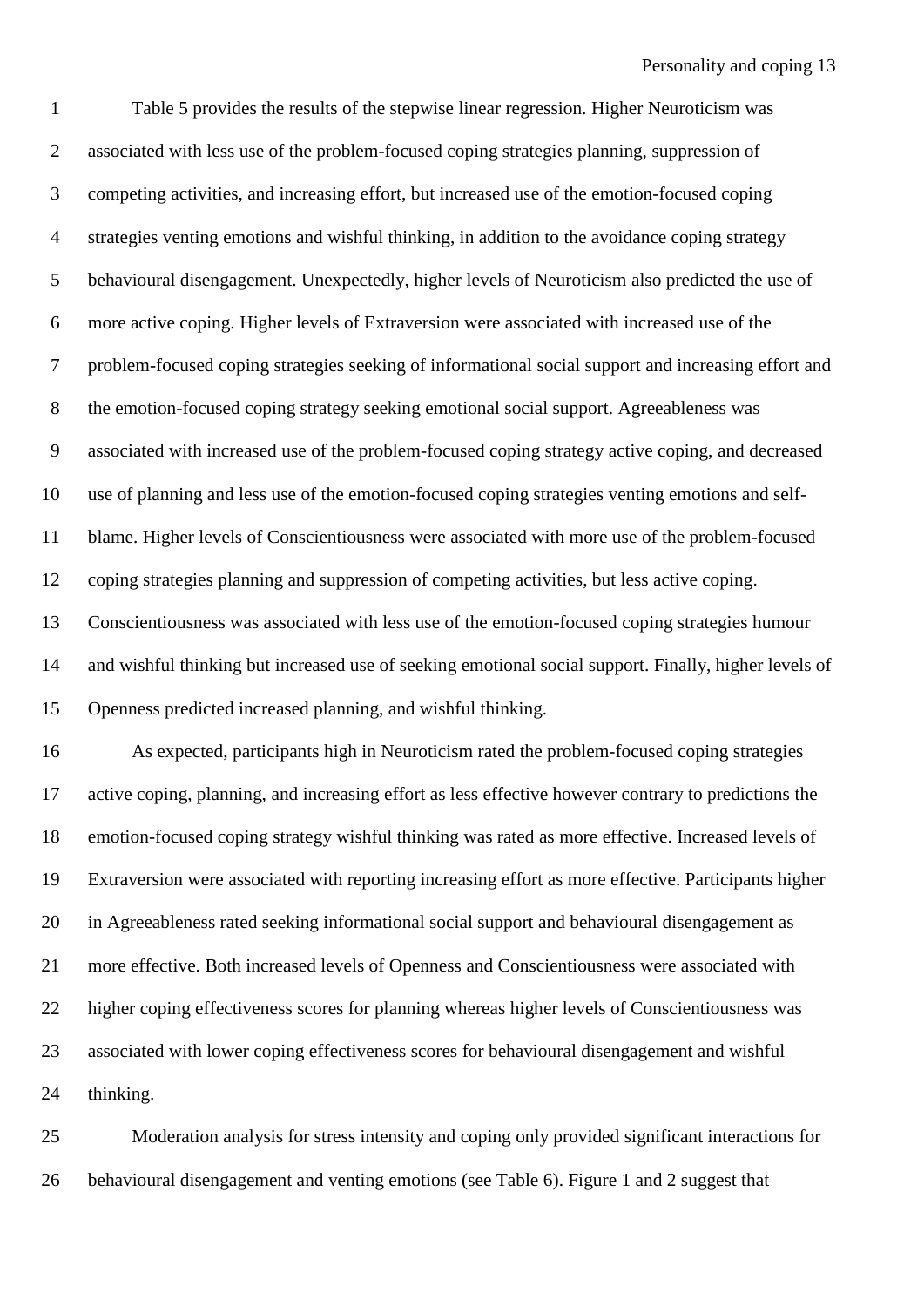individuals high in Neuroticism use more behavioural disengagement and venting emotions at higher levels of stress whereas individuals low on Neuroticism had a tendency to use less of these coping strategies at high levels of stress.

## Discussion

 The purpose of this study was to examine the relationship between The Big Five personality dimensions and appraisal, stressor type, coping, and coping effectiveness of a self-selected stressor in sport. Findings revealed an association between Neuroticism, Agreeableness, Conscientiousness, and stress appraisal. Furthermore, all five personality dimensions were to some extent shown to be a predictor of coping and coping effectiveness.

 Similar to Bolger and Zuckerman's (1995) study on emotional reactions to everyday stressful events, our regression and correlational analyses showed that athletes high in Neuroticism also appraised the self-selected stressors more intensely. This finding could be due to neurotics appraising similar events differently from non-neurotics or because of differential sensitivity to stressors. The former suggests that higher levels of Neuroticism exaggerate the threat posed by the stressful events through primary appraisal (Zautra et al., 2005), whereas the latter suggests that individuals high in Neuroticism are more sensitive to negative stimuli either through biological or learnt differences. In their daily stress and coping study Gunthert et al. (1999) found evidence to suggest that those high in Neuroticism respond with more negative affect in stressful encounters which is over and above the negative appraisal of stressful events. Future research, therefore, could take into consideration baseline mood or affective states and establish whether these moderate the relationship between Neuroticism and stressor appraisal.

 Although Agreeableness has been associated with increased stress reactivity to interpersonal conflicts (Suls, Martin, & David, 1998) the results of the regression and correlational analyses showed that higher levels of Agreeableness were associated with lower levels of stressor intensity in a sport setting. Individuals high in Agreeableness are more likely to be trustful, cooperative, and compliant. These individuals might therefore perceive the typical acute sport stressors as causing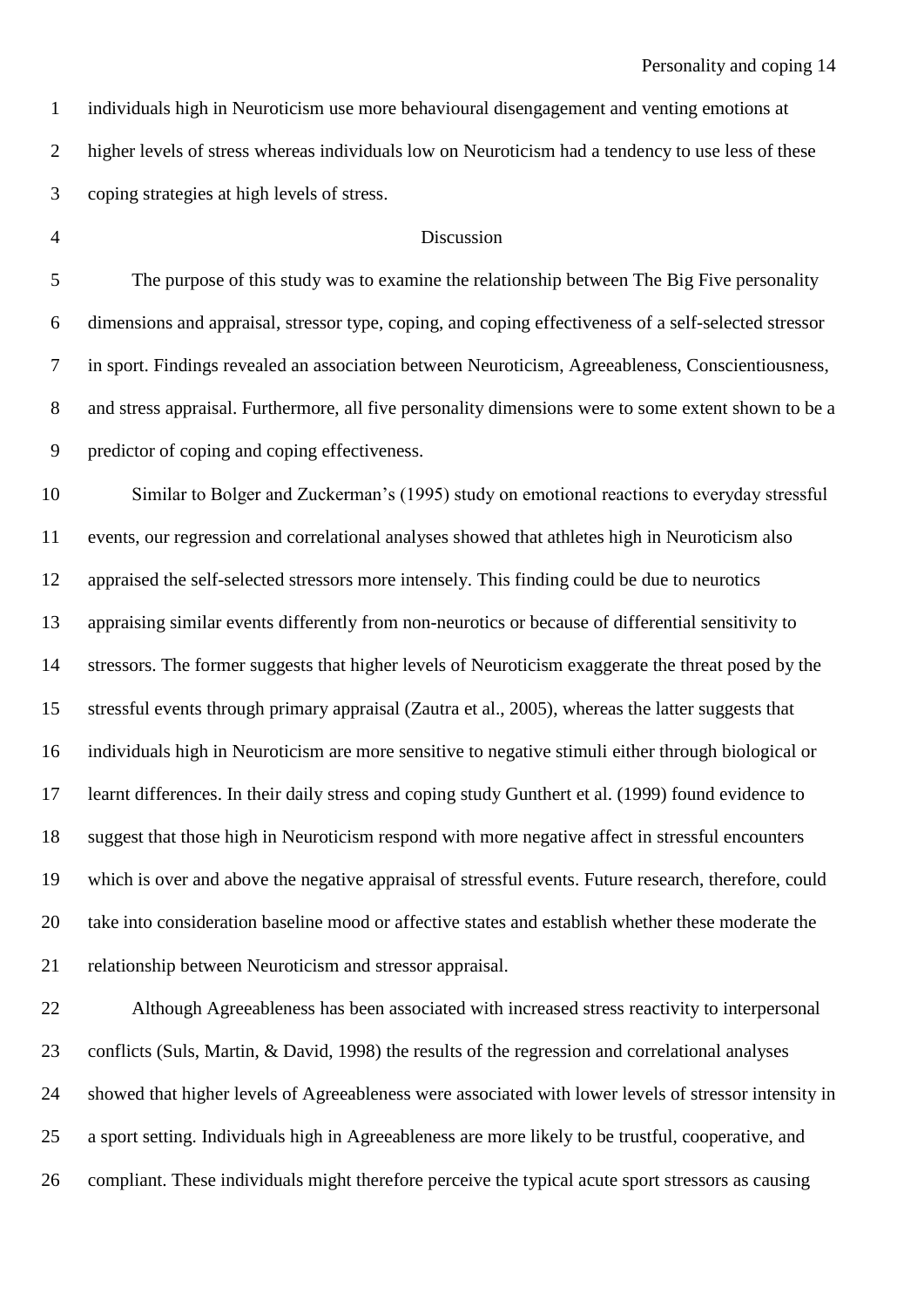less distress. In support of this idea, only a few athletes reported interpersonal conflict as an acute stressor within the present study. The finding that Agreeableness was associated with lower stress intensity could suggest that personality might influence primary appraisal differentially depending on the domain examined however further research would be required to investigate this issue.

 As predicted, the regression and correlational analysis showed that neuroticism was associated with lower levels of perceived control thereby supporting previous research. Individuals high in Neuroticism have been found to use maladaptive coping strategies and a negative self- evaluative bias which make them more likely to appraise stressful events as less controllable (O'Brien & DeLongis, 1996). Both, the regression and correlational analyses showed that Conscientiousness was associated with higher perceptions of control. Individuals high in this dimension are said to be purposeful and strong minded. These traits could explain why these athletes perceived stressors as being more controllable. In general, higher levels of perceived control are useful because they are more likely to result in the use of adaptive problem-focused coping strategies and allow the individual to believe that efforts aimed at managing the stressor are not in vain (Zakowski, Hall, Klein, & Baum, 2001). This was partly supported by the correlational analysis which indicated that individuals high in Conscientiousness used more planning, increasing effort, and seeking instrumental social support. However, higher levels of Conscientiousness were also associated with less use of active coping and increased use of seeking emotional social support.

 Our results extend the current literature on neuroticism and suggest that other dimensions of the Big Five can also influence the appraisal process but that this might be dependent on the specific life domain in which this is investigated. We did not find that the Big Five predicted type of stressor. It is possible that individuals with certain personality characteristics experience stressors more frequently (Bolger & Zuckerman, 1995) but further research is required to establish whether this is also the case in the sport domain.

 Most of our a priori predictions with regards to the Big Five and coping were supported by the correlational analysis. Contrary to predictions, both the regression and correlational analysis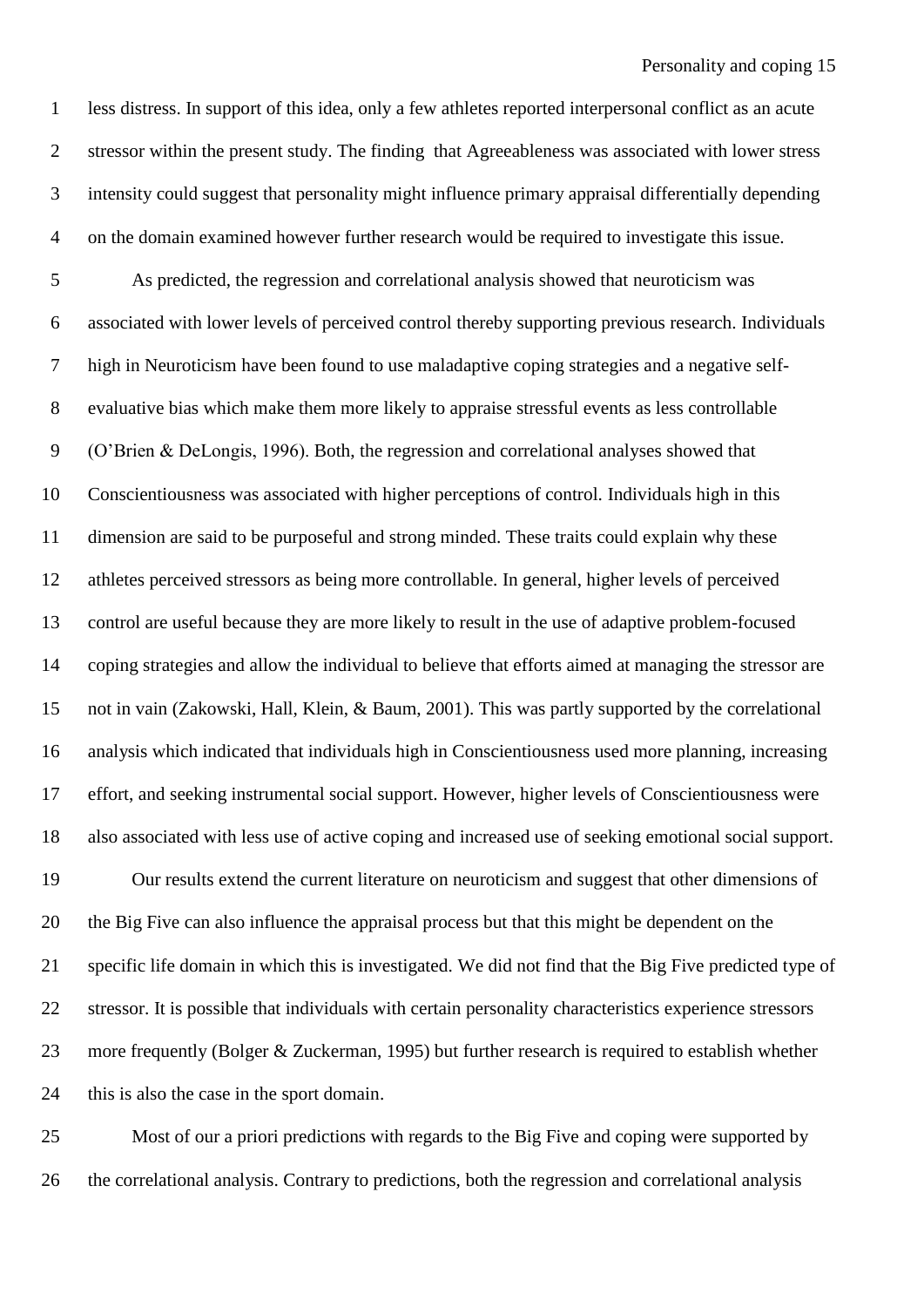showed that Neuroticism was positively associated with active coping, but this was rated as a less effective coping strategy. Neurotics have been found to use more problem-focused coping but the strategies they employ have either been ineffective to the particular situation which they are coping with or they have difficulty in finding the right strategy (DeLongis & Holtzman, 2005; Suls & Martin, 2005). Our results provide support for the notion that Neuroticism is associated with the selection of less adaptive coping strategies with higher levels on this dimension being associated with less use of problem-focused coping strategies (planning; suppression of competing activities; increasing effort) but more use of the emotion-focused (venting emotions; wishful thinking) and avoidance (behavioural disengagement) coping strategies. Neuroticism also indirectly influenced coping. In particular, individuals high in Neuroticism when experiencing high levels of stress were more likely to use the coping strategies behavioural disengagement and venting emotions. This moderating effect of Neuroticism in the relationship between stress intensity and coping behaviour has some important practical implications. In particular, individuals high in neuroticism should be taught how to appraise stressors and coping strategies to deal with high levels of stress that they are likely to experience.

 The regression analysis indicated that Neuroticism was also associated with lower coping effectiveness scores for planning, active coping, and increasing effort but a higher coping effectiveness score for the coping strategy wishful thinking supporting previous findings. Athletes high in Neuroticism appear to use ineffective coping strategies with poorer outcomes (Vollrath & Togersen, 2000). Together with the increased levels of distress and lower levels of perceived 21 control, athletes high in Neuroticism would be a potential concern for coaches. This personality type appears to be less than optimal for dealing with stressors and could therefore have a negative influence on athletic performance or might be a precursor of drop-out from competitive sport. However, longitudinal prospective studies would be required to investigate this.

 The regression analysis showed that athletes scoring high in Extraversion used more 26 increasing effort, seeking instrumental and emotional social support (Amirkham, Risinger, &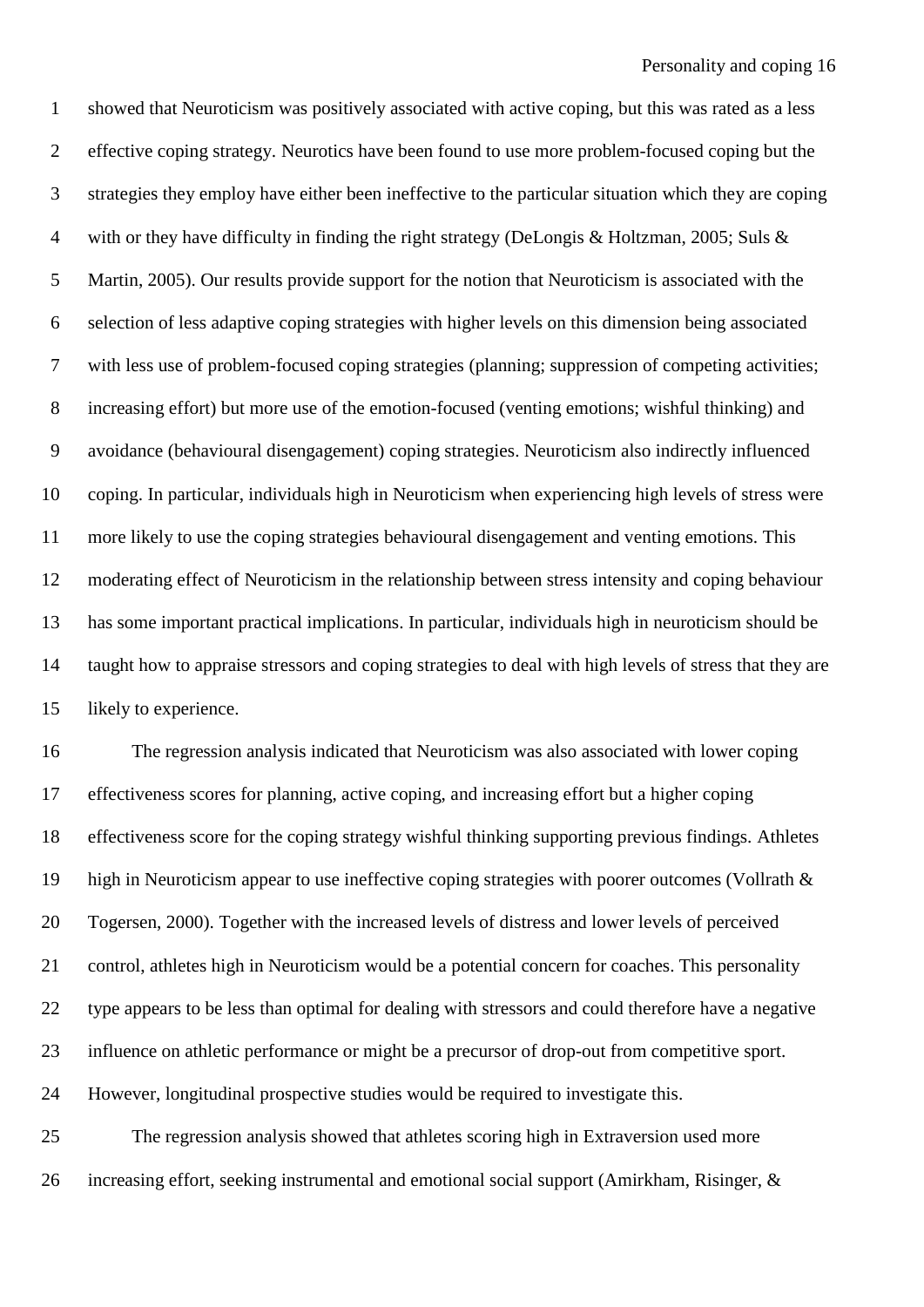Swickert, 1995; Hooker et al., 1994). Contrary to predictions, both the regression and correlational analyses showed that Extraversion was not associated with active coping, although this was significantly correlated with coping effectiveness. A number of the stressor categories in the present study make it difficult for athletes to use active coping. A wrong call by the referee or injury is probably best dealt with by using emotion or avoidance coping strategies. As such the sport domain might not allow individuals high in Extraversion the opportunity to actively approach a number of stressful events. We found partial support for the notion that extraverts are active and effective copers (Lee-Baggley, Preece, & DeLongis, 2005). However, not all coping strategies were rated as effective. There appear to be sport specific constraints that influence the selection of coping strategies and their effectiveness which might be different from other life domains.

 As predicted, the correlational analyses showed that Agreeableness was positively associated with instrumental (which was also perceived to be an effective coping strategy) and emotional social support and negatively with wishful thinking. The regression analysis showed that Agreeableness also predicted increased use of active coping, but less use of planning, venting emotions, and self-blame. These findings are consistent with previous research. Individuals high in Agreeableness are more likely to cope in ways that engage or protect social relationships such as seeking support and appear less likely to employ emotion-focused strategies such as self-blame (Lee-Baggley et al., 2005; O'Brien & DeLongis, 1996), or disengagement (Watson & Hubbard, 1996). These coping strategies appear to be effective in the sport context. For example, previous research has shown that active coping and getting advice were effective strategies used by elite rugby union athletes (Nicholls & Polman, 2007b).

 The regression results suggested that higher levels of Conscientiousness predicted the increased use of the problem-focused coping strategies planning and suppression competing activities, and less use of the emotion-focused coping strategies humour and wishful thinking. Conscientiousness was also as predicted associated with less active coping however contrary to predictions it was associated with more seeking emotional social support. With regard to coping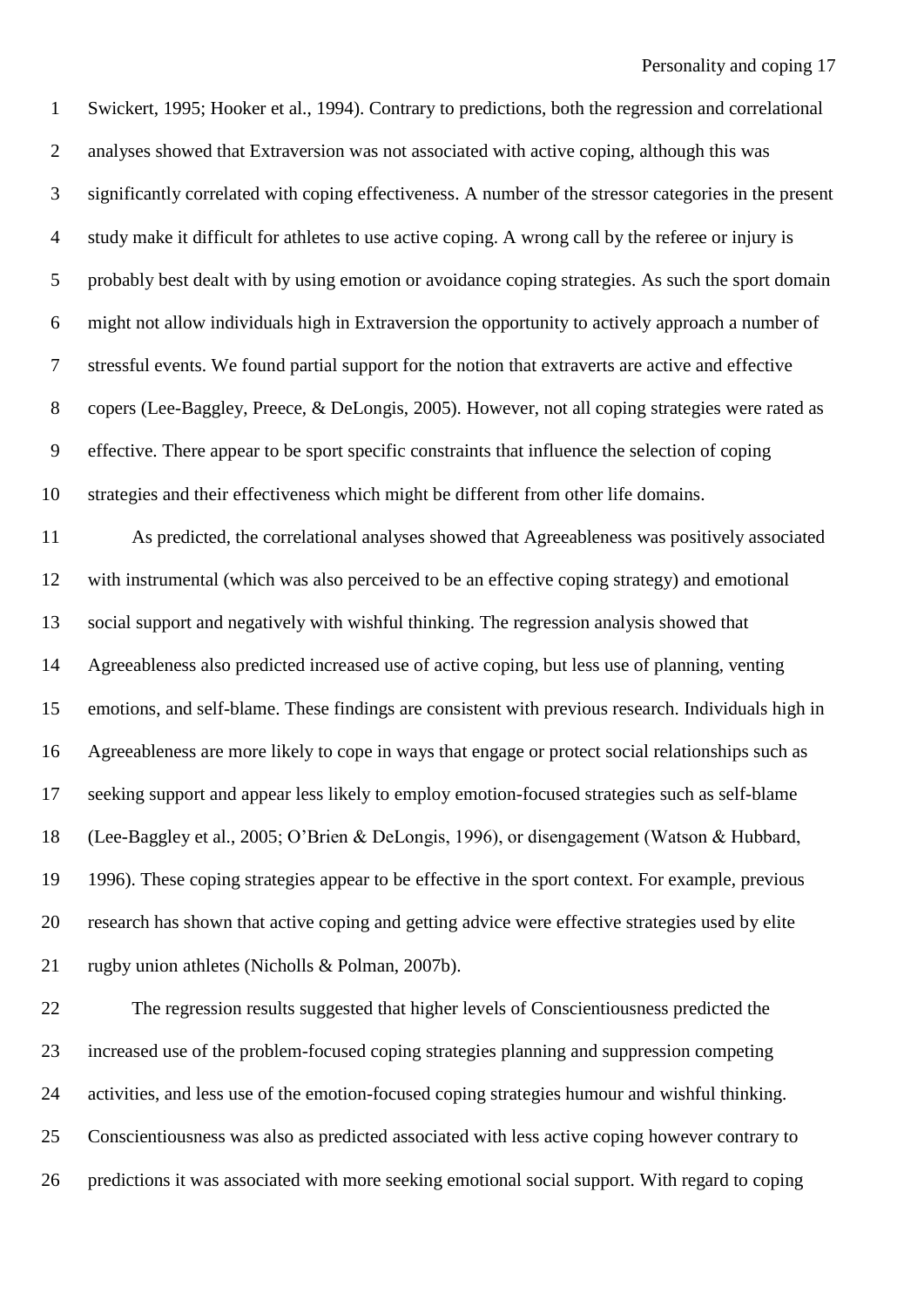effectiveness, Conscientiousness was negatively associated with wishful thinking and behavioural disengagement and positively associated with planning. The present and past findings on students reporting daily stressors (O'Brien & DeLongis, 1996) and spouse caregivers of patients with dementia (Hooker et al., 1994) provide support for the notion that individuals high on Conscientiousness are careful planners, and rational decision-makers when they encounter a stressor and are less likely to engage in avoidant, emotion-focused coping such as self blame.

 The present study only found a few associations between Openness and coping. The regression analysis showed a positive association with planning and wishful thinking. In addition, planning was perceived to be an effective coping strategy. Results support previous findings on couples dealing with interpersonal stress (Lee-Baggley et al., 2005) or students reporting daily stressors (O'Brien & DeLongis, 1996) for this personality dimension. Those higher in Openness are said to be adaptive and flexible copers. These characteristics might explain why there were few associations between Openness, coping and coping effectiveness (Lee-Baggley et al., 2005).

 The results of the regression and correlational analysis provide support for our third prediction that coping strategies which were reported more frequently by the four personality dimensions Extraversion, Agreeableness, Conscientiousness, and Openness were also rated as more effective. In addition, these strategies were almost exclusive from the problem-focused coping domain. This provides some support for the notion that problem-focused coping strategies are perceived to be more adaptive than emotion-focused or avoidance coping strategies (Aldwin, 2007).

 This study is the first to investigate the role of the Big Five in relation to appraisal, coping and coping effectiveness in sport and as such provides an original contribution to the literature. Also, as suggested by Nicholls and Polman, (2007a) and Kaiseler and Polman (2010) we addressed some limitations of past literature in stress and coping in sport by having participants reporting a self- selected stressor, and controlling for the appraisal of this stressor in terms of stress intensity and perceived control. Additionally, we investigated the effects of personality on both coping, and coping effectiveness. Limitations of the present study are associated with its cross-sectional design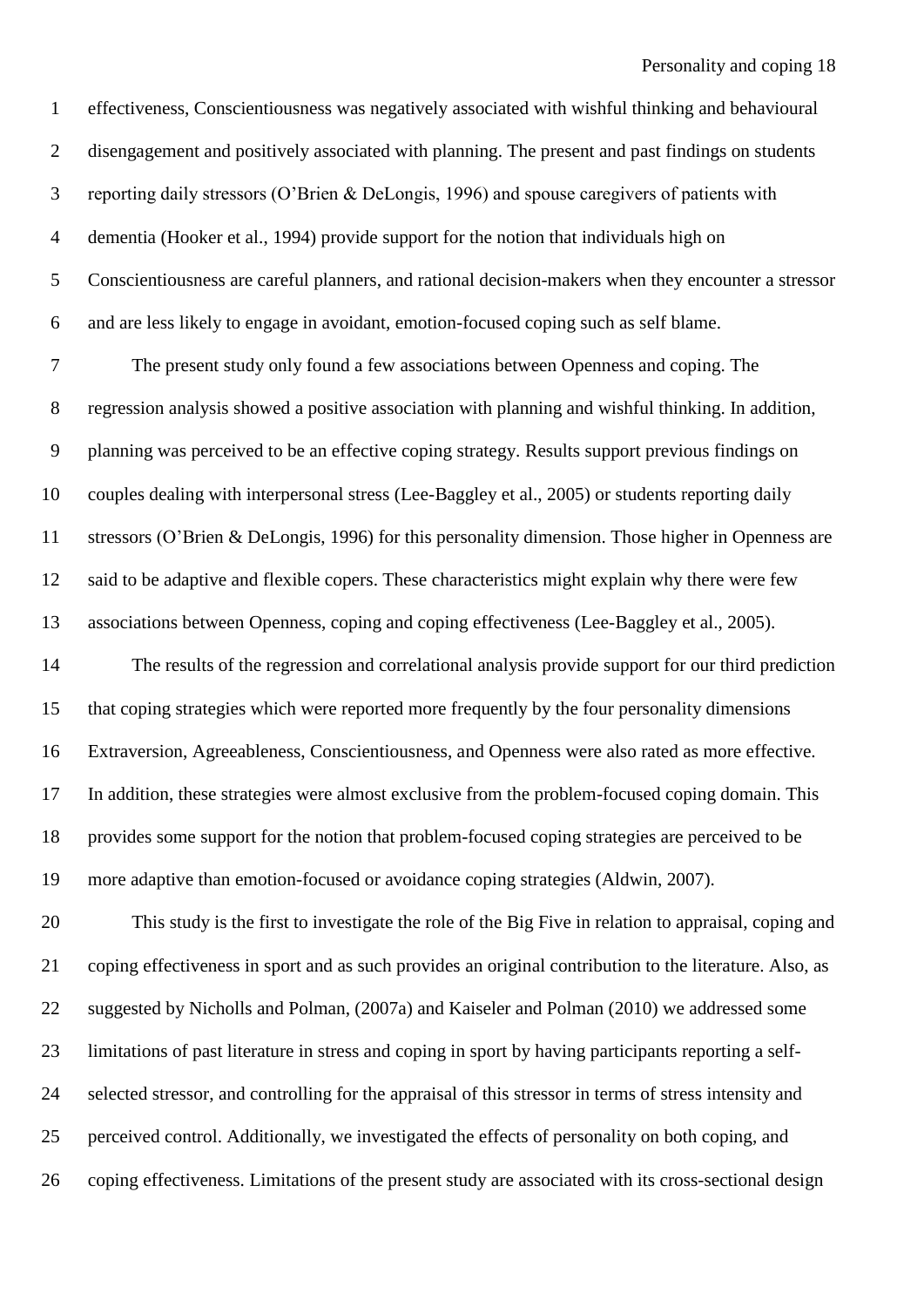which does not allow inferences of causality to be made. Data obtained were retrospective, self- reported and were only collected from competitive athletes limiting generalizability. Finally, we only assessed how individuals coped with one specific stressful event and did not control for possible baseline differences in stress reactivity.

 In conclusion, this study supports the notion that in sport the Big Five personality dimensions directly influence appraisal, coping, and coping effectiveness. Coping was also influenced indirectly by personality through the appraisal process. In particular the Neuroticism dimension was found to be associated with selection of less adaptive coping strategies and lower levels of reported coping effectiveness. The other four dimensions used more adaptive coping strategies which were rated as effective. Although it is difficult to invoke changes in personality dimensions it would be much more practical to modify aspects of appraisal, reactivity and coping. These aspects of the stress- coping process are changed more easily and success has been seen in stress management training and hostility interventions (Semmer, 2006).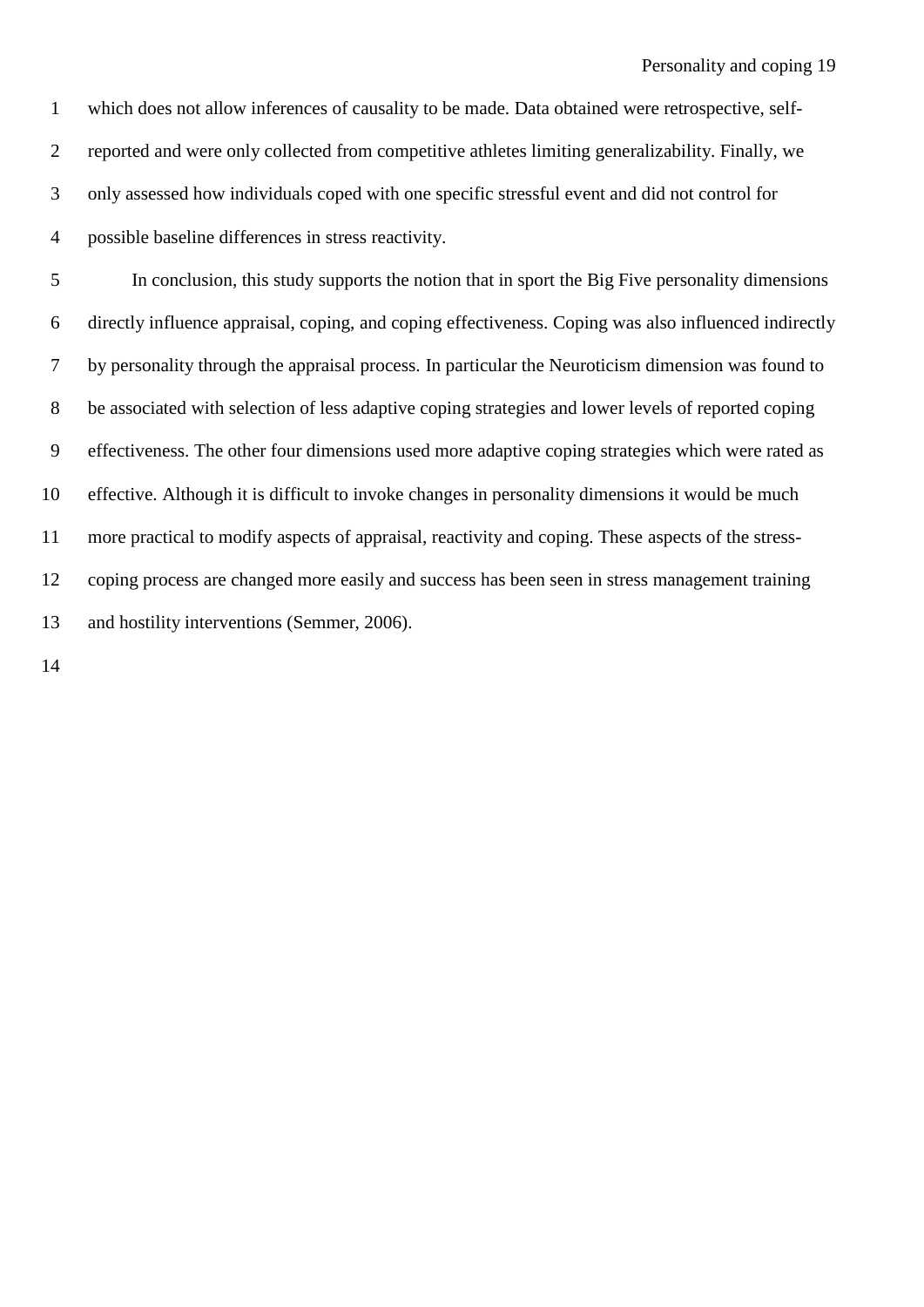| $\mathbf{1}$   | References                                                                                                 |
|----------------|------------------------------------------------------------------------------------------------------------|
| $\overline{2}$ | Aldwin, C.M. (2007). Stress, coping and development: An integrative perspective (2 <sup>nd</sup> ed.). New |
| $\mathfrak{Z}$ | York: Guilford Press.                                                                                      |
| $\overline{4}$ | Aiken, L.S., & West, S.G. (1991). Multiple regression: Testing and interpreting interactions.              |
| 5              | London: Sage                                                                                               |
| 6              | Amirkham, J.H., Risinger, R.T., & Swickert, R.J. (1995). Personality and the problems of everyday          |
| $\tau$         | life: The role of neuroticism in the exposure and reactivity to daily stressors. Journal of                |
| $8\,$          | Personality, 59, 355-386.                                                                                  |
| $\mathbf{9}$   | Asendorpf, J.B., & Wilpers, S. (1998). Personality effects on social relationships. Journal of             |
| 10             | Personality and Social Psychology, 74, 1531-1544.                                                          |
| 11             | Billings, A.G., & Moos, R.H. (1981). The role of coping responses and social resources in                  |
| 12             | attenuating the stress of life events. Journal of Behavioral Medicine, 4, 139-157.                         |
| 13             | Bolger, N., & Zuckerman, A. (1995). A framework for studying personality in the stress process.            |
| 14             | Journal of Personality and Social Psychology, 69, 890-902.                                                 |
| 15             | Carver, C.S., & Scheier, M.F. (2008). Perspectives on personality (6th ed.). Boston: Pearson.              |
| 16             | Carver, C.S., Scheier, M.F., & Weintraub, J.K. (1989). Assessing coping strategies: A theoretically        |
| 17             | based approach. Journal of Personality and Social Psychology, 56, 267-283.                                 |
| 18             | Cohen, P., Cohen, J., Aiken, L.S., & West, S.G. (1999). The problem of units and the circumstances         |
| 19             | for POMP. Multivariate Behavioural Research, 34, 315-346.                                                  |
| 20             | Connor-Smith, J. K., & Flachsbart, C. (2007). Relations between Personality and Coping: A Meta-            |
| 21             | Analysis. Journal of Personality and Social Psychology, 93, 6, 1080-1107.                                  |
| 22             | Crocker, P.R.E., & Graham, T.R. (1995). Coping with competitive athletes with performance stress:          |
| 23             | Gender differences and relationships with affect. The Sport Psychologist, 9, 325-338.                      |
| 24             | Crocker, P.R.E., & Isaak, K. (1997). Coping during competitions and training sessions: Are youth           |
| 25             | swimmers consistent? International Journal of Sport Psychology, 28, 355-369.                               |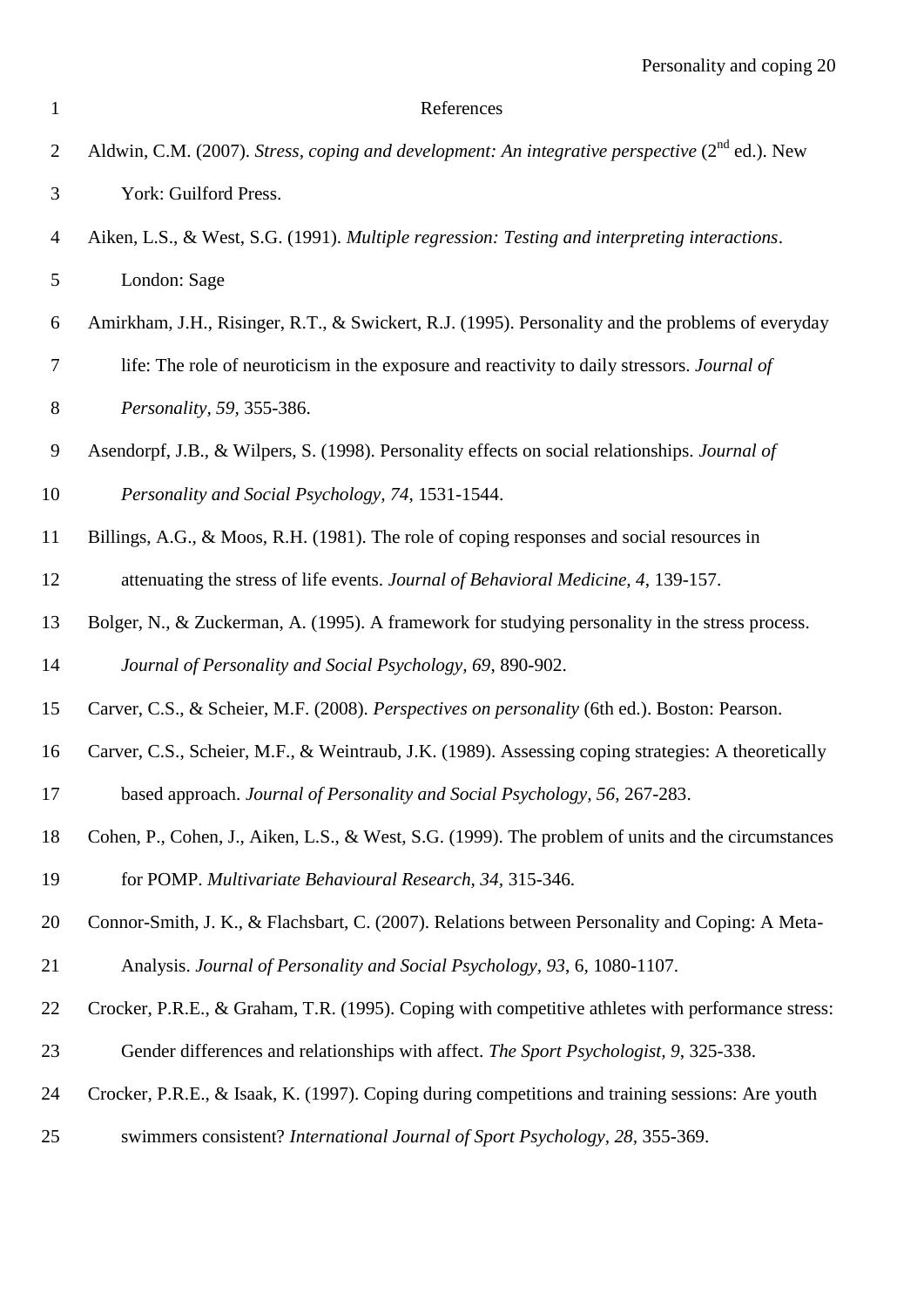| DeLongis, A., & Holtzman, S. (2005). Coping in context: The role of stress, social support, and |
|-------------------------------------------------------------------------------------------------|
| personality in coping. Journal of Personality, 73, 1633-1656.                                   |

- Eysenck, M. (1988). Trait anxiety and stress. In S. Fisher & J. Reason (Eds.), *Handbook of life stress, cognition and health* (pp. 476 – 482). Chichester: John Wiley.
- Gaudreau, P., & Blondin, J-P. (2002). Development of a questionnaire for the assessment of coping strategies employed by athletes in competitive sport settings. *Psychology of Sport and Exercise, 3*, 1-34.
- Gunthert, K.C., Cohen, L.H., & Armeli, S. (1999). The role of neuroticism in daily stress and coping. *Journal of Personality and Social Psychology, 77*, 1087-1100.
- Hoar, S. D., Kowalski, K. C., Gaudreau, P., & Crocker, P. R. E. (2006). A review of coping in
- sport. In S. Hanton & S. D. Mellalieu (Ed.), *Literature Reviews in Sport Psychology* (pp. 47- 90). New York: Hauppauge.
- Hooker, K., Frazier, L.D., & Monaham, D.J. (1994). Personality and coping among caregivers of spouses with dementia. *The Gerontologist, 34*, 386-392.
- John, O.P., & Srivastava, S. (1999). The Big Five trait taxonomy: History, measurement, and
- theoretical perspective. In L.A. Pervin & O.P. John (Eds.), *Handbook of personality: Theory*  17 and research  $(2^{nd}$  ed., pp. 102-139). New York: Guilford Press.
- John, O.P., Donahue, E.M., & Kentle, R.L. (1991). *The Big Five Inventory – Versions 4a and 54*.
- Berkley: University of California, Berkley, Institute of Personality and Social Research.
- Kaiseler, M.H., & Polman, R.C.J. (2010). Gender and coping in sport: Do male and female athletes
- cope differently? In A.R. Nicholls (Ed.), *Coping in sport: Theory, methods, and related constructs* (pp. 79-93). New York: Nova Science Publishers.
- Kowalski, K.C., & Crocker, P.R.E. (2001). Development and validation of the coping function
- questionnaire for adolescents in sport. *Journal of Sport & Exercise Psychology, 23*, 136-155.
- Lazarus, R.S., & Folkman, S. (1984). *Stress, appraisal and coping.* New York: Springer.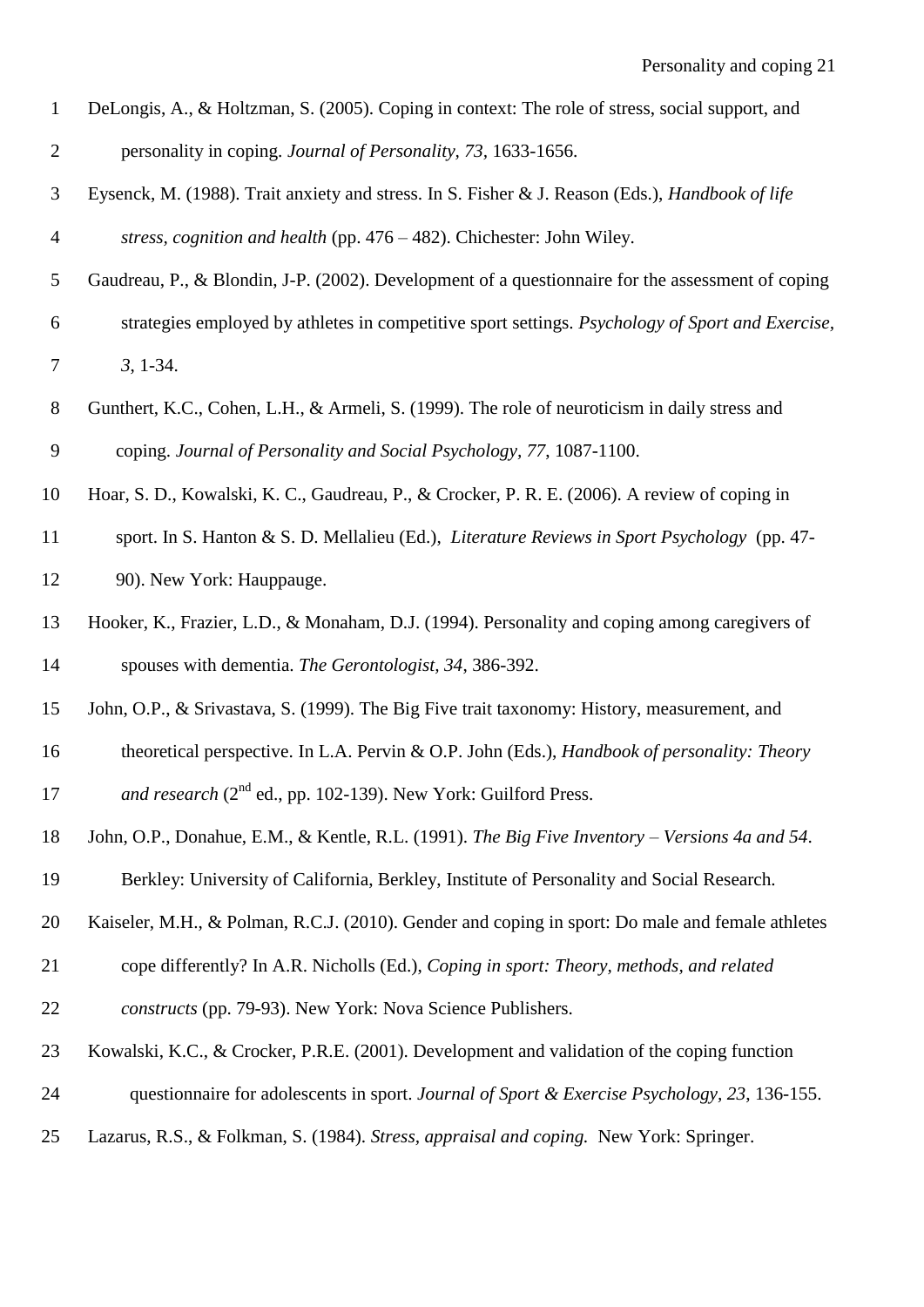- Lee-Baggley, D., Preece, M., DeLongis, A. (2005). Coping with interpersonal stress: role of the big five traits. *Journal of Personality, 73,* 1141-1180.
- Nicholls, A.R., & Polman, R.C.J. (2007a). Coping in sport: A systematic review. *Journal of Sport Sciences, 25,* 11-31.
- Nicholls, A.R., & Polman, R.C.J. (2007b). Performance related stressors, coping, and coping effectiveness among international adolescent Rugby Union Football players: A 31-day diary

study. *Journal of Sport Behavior*, 30, 19-218.

- Nicholls, A., Polman, R., Levy, A. R., Taylor, J., & Cobley, S. (2007). Stressors, coping, and
- coping effectiveness: Gender, type of sport, and skill differences. *Journal of Sports Sciences*,
- *25*, 1521-1530.
- O'Brien, T.B., & DeLongis, A. (1996). The interactional context of problem-, emotion-, and
- relationship-focused coping: The role of the Big Five personality types. *Journal of Personality, 64,* 775-813.
- Polman, R.C.J., Borkoles, E., & Nicholls, A. (2010). Type D personality, stress and symptoms of burnout: The influence of avoidance coping and social support. *British Journal of Health Psychology*, *15*, 681-696.
- Polman, R.C.J., Clough, P.J., & Levy, A.R. (2010). Personality and coping in sport: The Big Five
- and Mental Toughness**.** In A.R. Nicholls (Ed.), *Coping in sport: Theory, methods, and related constructs* (pp. 141-157). New York: Nova Science Publishers.
- Semmer, S.K. (2006). Personality, stress, and coping. In M.E. Vollrath (Ed.), *Handbook of personality and health* (pp. 73-113). Chichester: John Wiley.
- Suls, J., & Martin, R. (2005). The daily life of the garden-variety neurotic: Reactivity, stressor
- exposure, mood spillover, and maladaptive coping. *Journal of Personality, 73*, 1485-1509.
- Suls, J., Martin, R., & David, J.P. (1998). Person-environment fit and its limits: agreeableness,
- neuroticism, and emotional reactivity to interpersonal conflict. *Personality and Social*
- *Psychology Bulletin, 24*, 1, 88-98.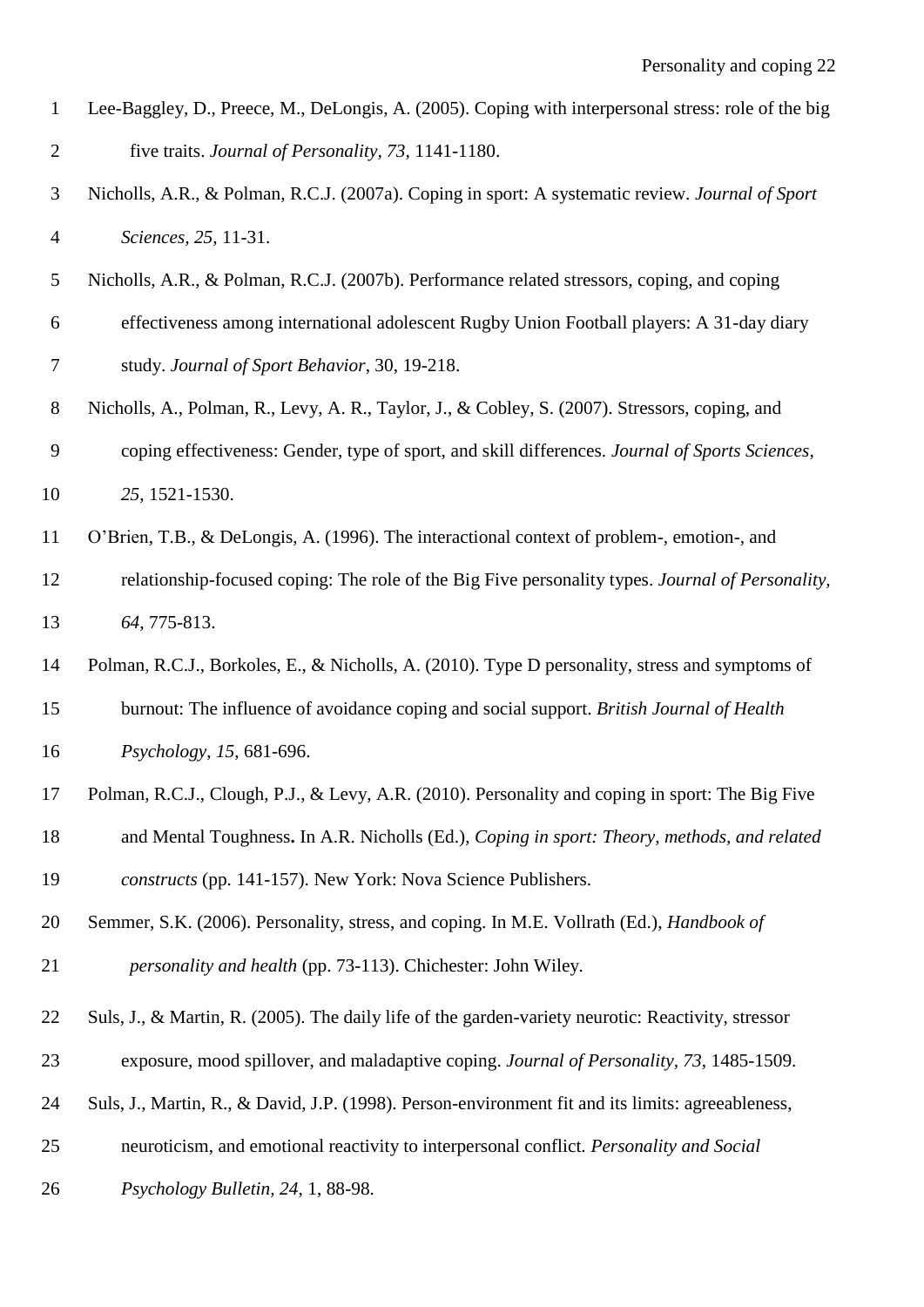| 1              | Tamres, L. K., Janicki, D., & Helgeson, V. S. (2002). Sex differences in coping behavior: A meta-    |
|----------------|------------------------------------------------------------------------------------------------------|
| 2              | analytic review and an examination of relative coping. Personality and Social Psychology             |
| 3              | Review, 6, 2-30.                                                                                     |
| $\overline{4}$ | Vollrath, M., & Togersen, S. (2000). Personality types and coping. <i>Personality and Individual</i> |
| 5              | Differences, 29, 367-378.                                                                            |
| 6              | Watson, D., & Hubbard, B. (1996). Adaptional style and dispositional structure: Coping in the        |
| 7              | context of the Five-Factor model. Journal of Personality, 64, 737-774.                               |
| 8              | Zakowski, S.G., Hall, M.H., Klein, L.C., & Baum, A. (2001). Appraised control, coping, and stress    |

- in a community sample: A test of the goodness-of-fit hypothesis. *Annals of Behavioral*
- *Medicine, 23*, 158-165.
- Zautra, A.J., Affleck, G.G., Tennen, H., Reich, J.W., & Davis, M.C. (2005). Dynamic approaches to
- emotion and stress in everyday life: Bolger and Zuckerman reloaded with positive as well as
- negative affects. *Journal of Personality, 73*, 1511-1538.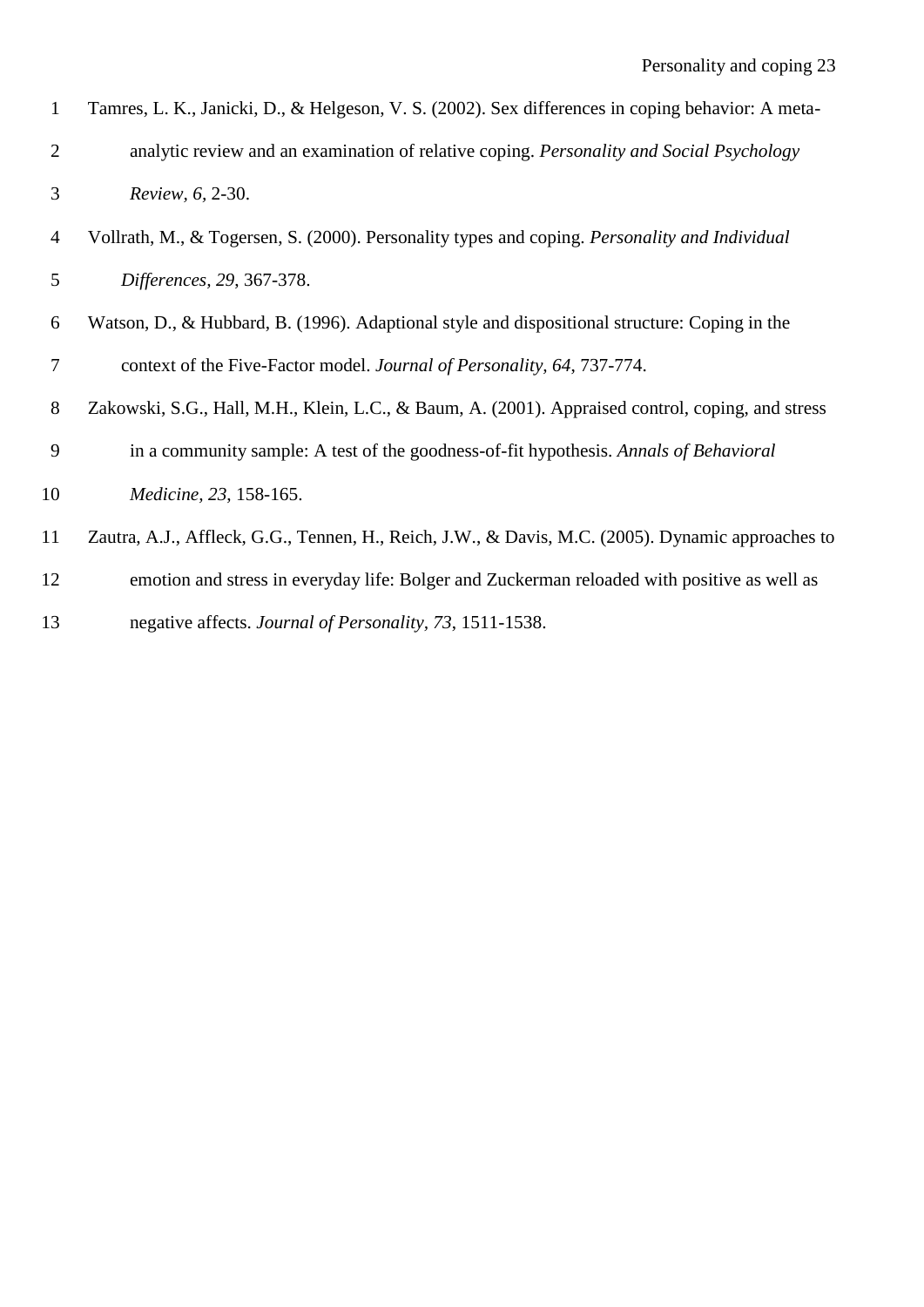1 Table 1: Expected relations between the five personality traits Extraversion (E), Agreeableness (A),

2 Conscientiousness (C), Neuroticism (N), Openness (O), and use of coping strategies.

3

| <b>Coping strategies</b>                 | ${\bf E}$        | $\overline{A}$           | $\overline{C}$ | $\mathbf N$    | $\Omega$                 |  |
|------------------------------------------|------------------|--------------------------|----------------|----------------|--------------------------|--|
| Problem-focused coping strategies        |                  |                          |                |                |                          |  |
| Active coping                            |                  | $\overline{\mathcal{L}}$ |                |                | $^{+}$                   |  |
| Seeking instrumental social support      | $\boldsymbol{+}$ | $^{+}$                   | $^{+}$         |                | $^{+}$                   |  |
| Planning                                 | $^{+}$           | $\! + \!\!\!\!$          |                |                | $\! + \!\!\!\!$          |  |
| Suppress competing activities            |                  | $\boldsymbol{0}$         | $+$            |                | $\overline{0}$           |  |
| Increasing effort                        | $+$              | $\theta$                 | $+$            |                | $^{+}$                   |  |
| <b>Emotion-focused coping strategies</b> |                  |                          |                |                |                          |  |
| Seeking emotional social support         |                  | $^{+}$                   |                |                | $\overline{\mathcal{C}}$ |  |
| Humour                                   | $\overline{0}$   | $\gamma$                 |                | $\overline{0}$ | $^{+}$                   |  |
| Venting emotions                         | $\boldsymbol{0}$ |                          |                | $+$            | $\theta$                 |  |
| Self-blame                               | $\boldsymbol{0}$ |                          |                | $^{+}$         | $\overline{\mathcal{C}}$ |  |
| Wishful thinking                         |                  |                          |                |                | $\! + \!\!\!\!$          |  |
| <b>Avoidance coping strategies</b>       |                  |                          |                |                |                          |  |
| Denial                                   |                  |                          |                | $+$            | $\overline{0}$           |  |
| Behavioural disengagement                |                  |                          |                | $^{+}$         | $\theta$                 |  |

Note.  $+$  = a positive correlation expected;  $-$  = a negative correlation expected;  $0$  = no relationship is expected;  $?$  = it is not possible to make a clear prediction.

relationship is expected;  $? =$  it is not possible to make a clear prediction.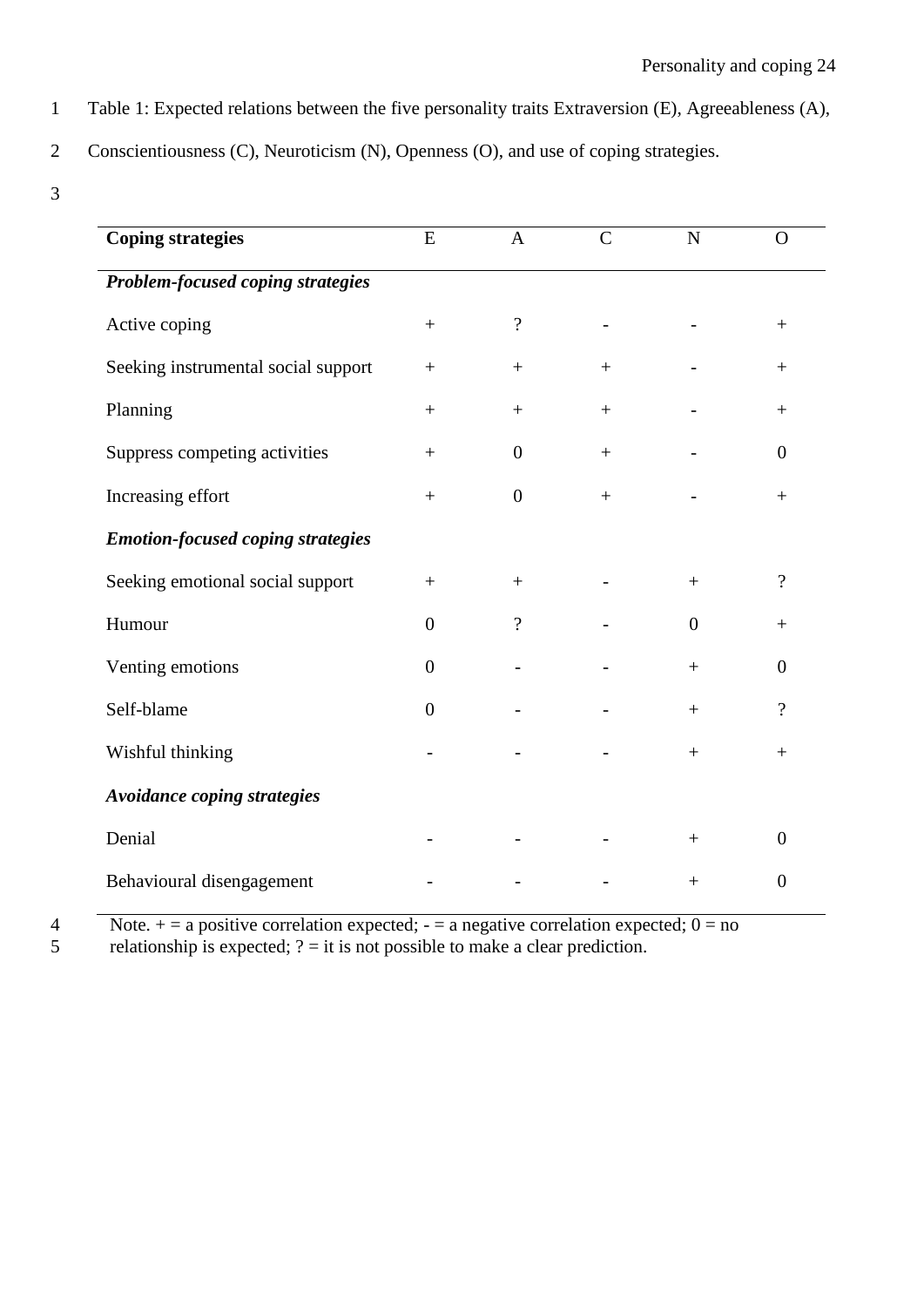- 1 Table 2, 3: Mean and standard deviations for stressor appraisal, the Big Five personality
- 2 dimensions, coping strategies and coping effectiveness.
- 3

|                                          | Mean and SD   |                         |
|------------------------------------------|---------------|-------------------------|
| <b>Stress intensity</b>                  | 6.24(2.33)    |                         |
| Perceived control                        | 5.54(2.72)    |                         |
|                                          |               |                         |
| Extraversion                             | 66.73 (16.60) |                         |
| Agreeableness                            | 69.83 (11.55) |                         |
| Conscientiousness                        | 55.46 (13.60) |                         |
| Neuroticism                              | 42.72 (18.37) |                         |
| <b>Openness</b>                          | 57.90 (12.93  |                         |
|                                          |               |                         |
| Coping strategies                        | Extent of use | Perceived effectiveness |
| <b>Problem-focused coping strategies</b> |               |                         |
| Active coping                            | 3.20(.52)     | 3.03(.55)               |
| Seeking instrumental social support      | 2.83(0.98)    | 2.76(.67)               |
| Planning                                 | 3.22(.83)     | 2.92(.59)               |
| Suppress competing activities            | 3.07(.85)     | 2.81(.56)               |
| Increasing effort                        | 4.01(0.79)    | 3.28(.57)               |
| <b>Emotion-focused coping strategies</b> |               |                         |
| Seeking emotional social support         | 2.67(1.00)    | 2.65(.74)               |
| Humour                                   | 2.35(1.10)    | 2.31(.83)               |
| Venting emotions                         | 2.31(.99)     | 2.30(.76)               |
| Self-blame                               | 2.84(.96)     | 2.50(.65)               |
| Wishful thinking                         | 2.85(.93)     | 2.32(.66)               |
| Avoidance coping strategies              |               |                         |
| Denial                                   | 2.14(.78)     | 2.19(.74)               |
| Behavioural disengagement                | 1.72(.80)     | 2.16(0.92)              |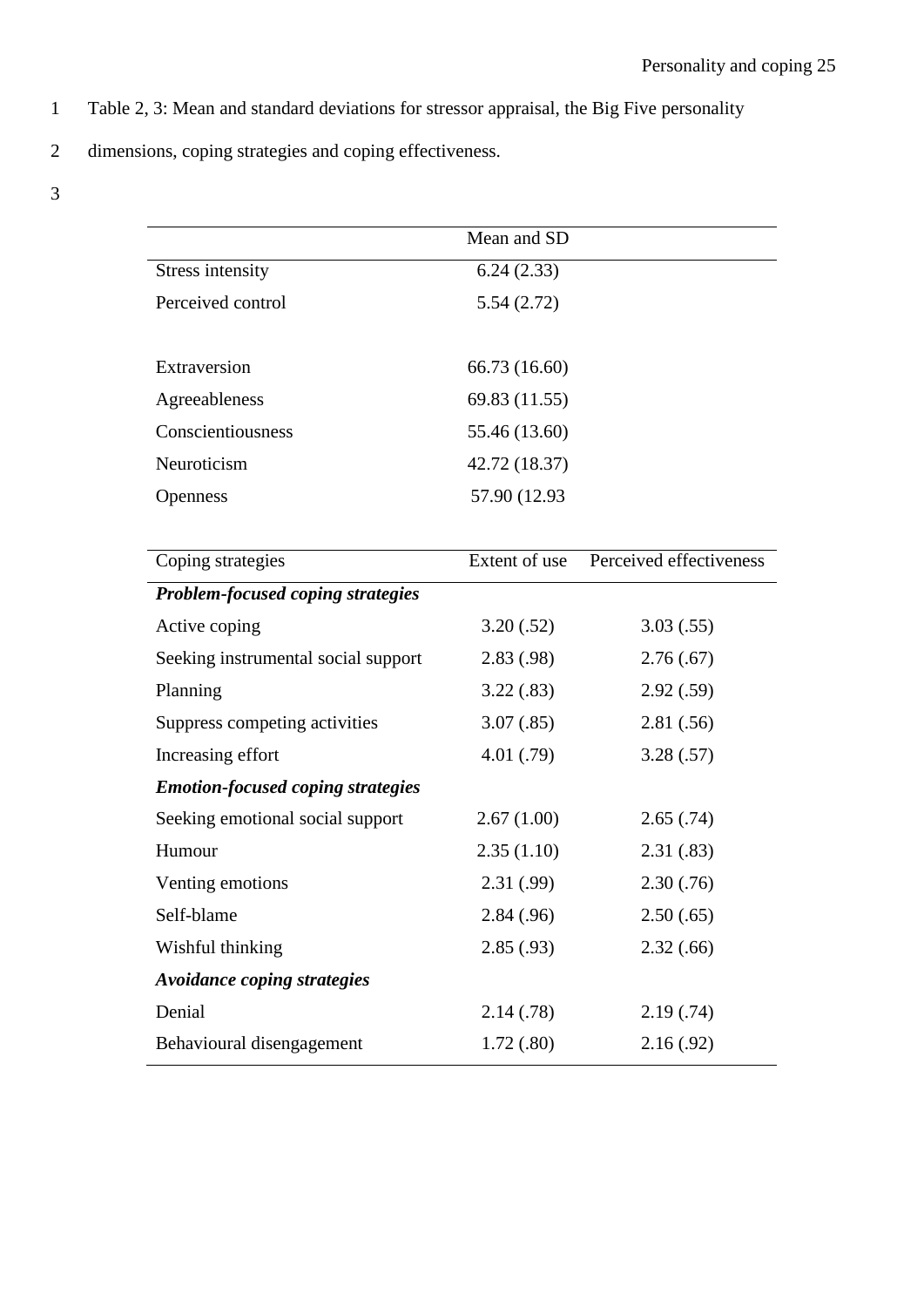- 1 Table 4: Correlations between the five personality dimensions Extraversion (E), Agreeableness (A),
- 2 Conscientiousness (C), Neuroticism (N), Openness (O) and coping (CO), coping effectiveness
- 3 (CE), stressor intensity and stressor control.
- 4

|                                          |           | E        | $\mathbf{A}$ | $\overline{C}$ | $\mathbf N$ | $\Omega$ |
|------------------------------------------|-----------|----------|--------------|----------------|-------------|----------|
| Problem-focused coping strategies        |           |          |              |                |             |          |
| Active coping                            | CO        | $-.06$   | $-.06$       | $-.36**$       | $.32**$     | .03      |
|                                          | <b>CE</b> | $.14**$  | .05          | .08            | $-.18**$    | .06      |
| Seeking instrumental social support      | CO        | $.19**$  | $.10*$       | $.13**$        | $-.10*$     | $.11*$   |
|                                          | CE        | .08      | $.16**$      | $.10*$         | $-.08$      | $.10*$   |
| Planning                                 | CO        | $.18**$  | .04          | $.16**$        | $-.19**$    | $.17**$  |
|                                          | <b>CE</b> | $.12*$   | $.12*$       | $.18**$        | $-.21**$    | $.14**$  |
| Suppress competing activities            | CO        | $.12**$  | $-.04$       | .09            | $-.12**$    | .07      |
|                                          | CE        | $.09*$   | $-.01$       | .05            | $-.10*$     | .03      |
| Increasing effort                        | CO        | $.20**$  | .06          | $.10*$         | $-.23**$    | .08      |
|                                          | CE        | $.18**$  | .07          | .05            | $-.23**$    | .01      |
| <b>Emotion-focused coping strategies</b> |           |          |              |                |             |          |
| Seeking emotional social support         | CO        | $.15***$ | $.10*$       | $.14**$        | .01         | .06      |
|                                          | CE        | .08      | $.14**$      | $.10*$         | .00         | .06      |
| Humour                                   | CO        | .09      | $-.04$       | $-.16**$       | $-.03$      | $.10*$   |
|                                          | CE        | .00      | .03          | $-.06$         | $-.04$      | .04      |
| Venting emotions                         | CO        | $-.04$   | $-.24**$     | $-13**$        | $.20**$     | .02      |
|                                          | CE        | .04      | $-.01$       | .00            | $-.03$      | $-.01$   |
| Self-blame                               | CO        | .01      | $-.16**$     | $-.09*$        | .08         | .03      |
|                                          | CE        | .04      | $-.05$       | .08            | $-.09$      | .05      |
| Wishful thinking                         | CO        | $-.02$   | $-.13**$     | $-16**$        | $.17**$     | .09      |
|                                          | CE        | .05      | $-.03$       | $-.10*$        | .05         | .03      |
| <b>Avoidance coping strategies</b>       |           |          |              |                |             |          |
| Denial                                   | CO        | .03      | $-.05$       | $-.13**$       | .02         | .06      |
|                                          | CE        | $-.08$   | .02          | $-.08$         | .01         | .02      |
| Behavioural disengagement                | CO        | $-.03$   | $-.10*$      | $-.10*$        | $.23**$     | .00      |
|                                          | CE        | $-.10*$  | .05          | $-.08$         | .07         | .01      |
| <b>Stressor</b> intensity                |           | .00      | $-.16**$     | $-.08$         | $.22**$     | $-.03$   |
| Stressor control                         |           | .07      | .04          | $.10*$         | $-.21**$    | $-.03$   |

5  $\overline{\text{P} < .05; \text{P} < .01}$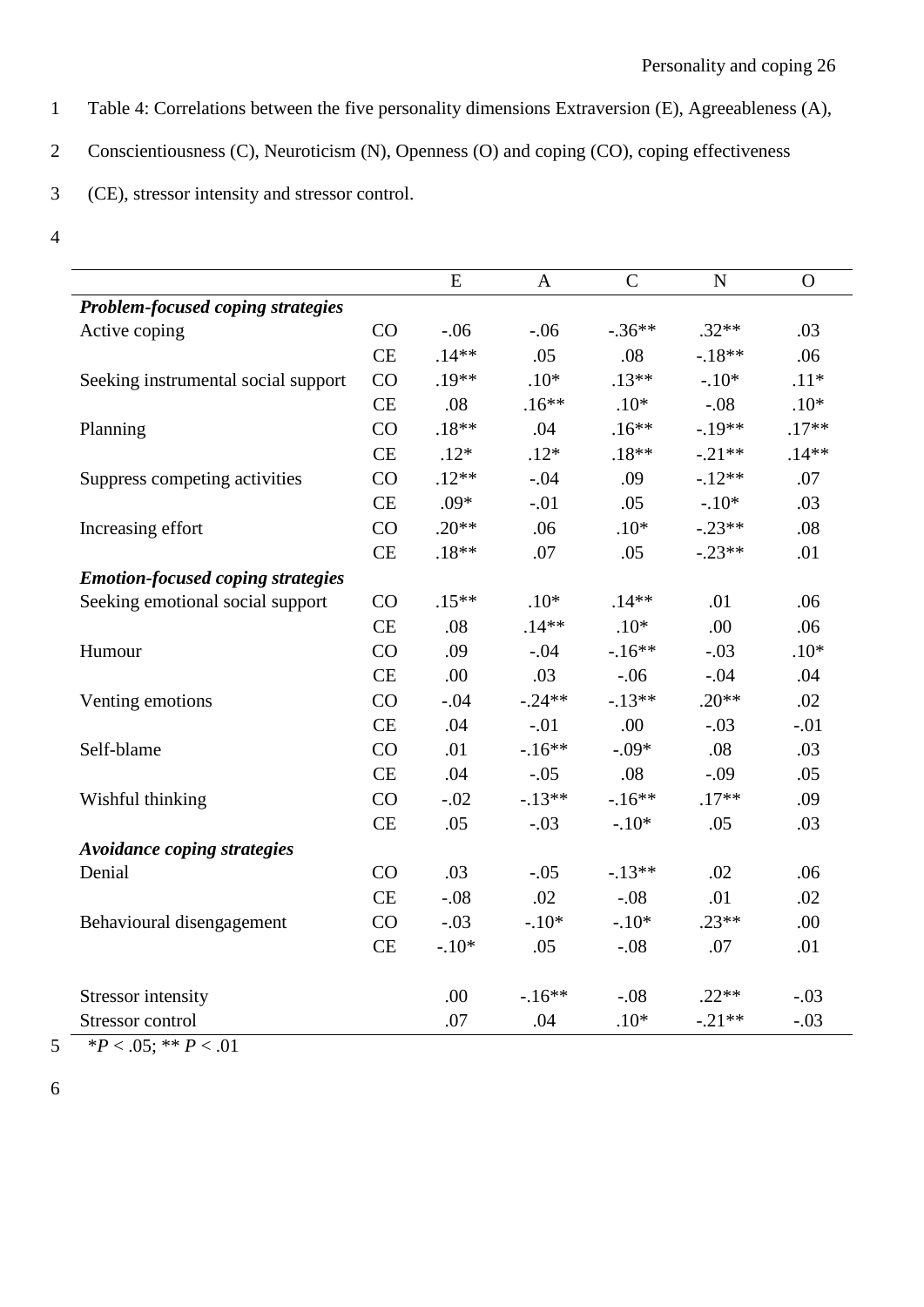1 Table 5: Results of the regression analysis for coping and coping effectiveness whilst controlling for

2 gender, stress intensity, perceived control and stressor type at step 1 ( $E =$  Extraversion; A =

3 Agreeableness;  $C =$  Conscientiousness;  $N =$  Neuroticism; O = Openness).

|                                            |              | Coping                         | Coping Effectiveness |                                                                |  |
|--------------------------------------------|--------------|--------------------------------|----------------------|----------------------------------------------------------------|--|
| Coping strategy                            | $\Delta R^2$ | Significant predictors         | $\Delta R2$          | Significant predictors                                         |  |
| Problem-focused coping strategies          |              |                                |                      |                                                                |  |
| Active coping                              | $.21**$      | A, Beta = .11; C, Beta = .04** |                      | $N, Beta = -.17$                                               |  |
|                                            |              | $-.39; N, Beta = .27$          |                      |                                                                |  |
| Seeking informational                      | $.05**$      | E, Beta = $.12$                | $.03*$               | A, Beta = $.11$                                                |  |
| social support                             |              |                                |                      |                                                                |  |
| Planning                                   | $.09**$      | A, Beta = $-0.12$ ; C, Beta    | $.07**$              | C, Beta = .11; O, Beta = .13;                                  |  |
|                                            |              | $= .12; O, Beta = .16; N,$     |                      | N, Beta = $-.19$                                               |  |
|                                            |              | Beta = $-.22$                  |                      |                                                                |  |
| Suppression competing                      | $.03*$       | C, Beta = .10; N, Beta =       | .01                  |                                                                |  |
| activities                                 |              | $-.12$                         |                      |                                                                |  |
| Increasing effort                          | $.07**$      |                                |                      | E, Beta = .13; N, Beta = $.07**$ E, Beta = .13; N, Beta = -.20 |  |
|                                            |              | $-.21$                         |                      |                                                                |  |
| <b>Emotion-focused coping strategies</b>   |              |                                |                      |                                                                |  |
| Seeking emotional social .03 <sup>**</sup> |              | E, Beta = .11; C, Beta =       | .04                  |                                                                |  |
| support                                    |              | .10                            |                      |                                                                |  |
| Humour                                     | $.04*$       | C, Beta = $-.17$               | .00                  |                                                                |  |
| Venting emotions                           | $.07**$      | A, Beta = $-0.17$ ; N, Beta    | .00                  |                                                                |  |
|                                            |              | $=.19$                         |                      |                                                                |  |
| Self-blame                                 | $.03*$       | A, Beta = $-11$                | .01 <sup>ns</sup>    |                                                                |  |
| Wishful thinking                           | $.06**$      | C, Beta = $-.13$ ; N, Beta     | $.03*$               | C, Beta = $-0.12$ ; N, Beta = $0.13$                           |  |
|                                            |              | $= .16; O, Beta = .11$         |                      |                                                                |  |
| Avoidance coping strategies                |              |                                |                      |                                                                |  |
| Denial                                     | .02          |                                | .02                  |                                                                |  |
| Behavioural                                | $.05**$      | N, Beta = $.23$                | $.04*$               | A, Beta = $.12$ ; C, Beta = $-.12$                             |  |
| disengagement                              |              |                                |                      |                                                                |  |
| $*P < .05; ** P < .01$                     |              |                                |                      |                                                                |  |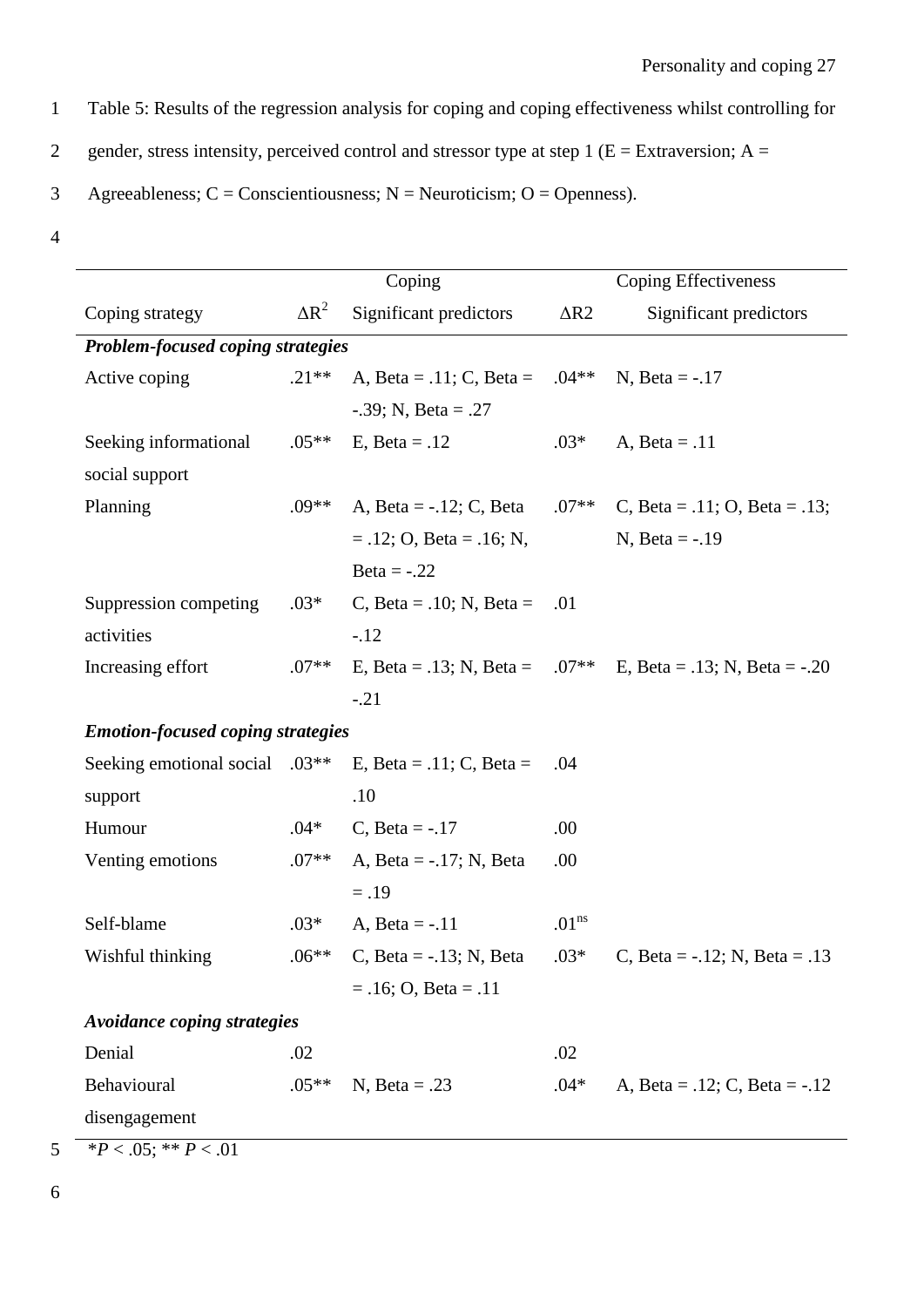- 1 Table 6: Results of the moderated multiple regression analysis.
- 2

| Step and variable                             | B    | <b>B</b> eta | $R^2$    | $\Delta R^2$ |
|-----------------------------------------------|------|--------------|----------|--------------|
| Dependent variable: Behavioural disengagement |      |              |          |              |
| Step 1: Stress intensity                      | .03  | .10          | $.06***$ |              |
| Neuroticism                                   | .01  | $.21***$     |          |              |
| Step 2: Stress intensity * Neuroticism        | .002 | $.13***$     |          | $.02**$      |
| Dependent variable: Venting emotions          |      |              |          |              |
| Step 1: Stress intensity                      | .09  | $.21***$     | $.07***$ |              |
| Neuroticism                                   | .01  | $.16***$     |          |              |
| Step 2: Stress intensity * Neuroticism        | .004 | $.16***$     |          | $.03***$     |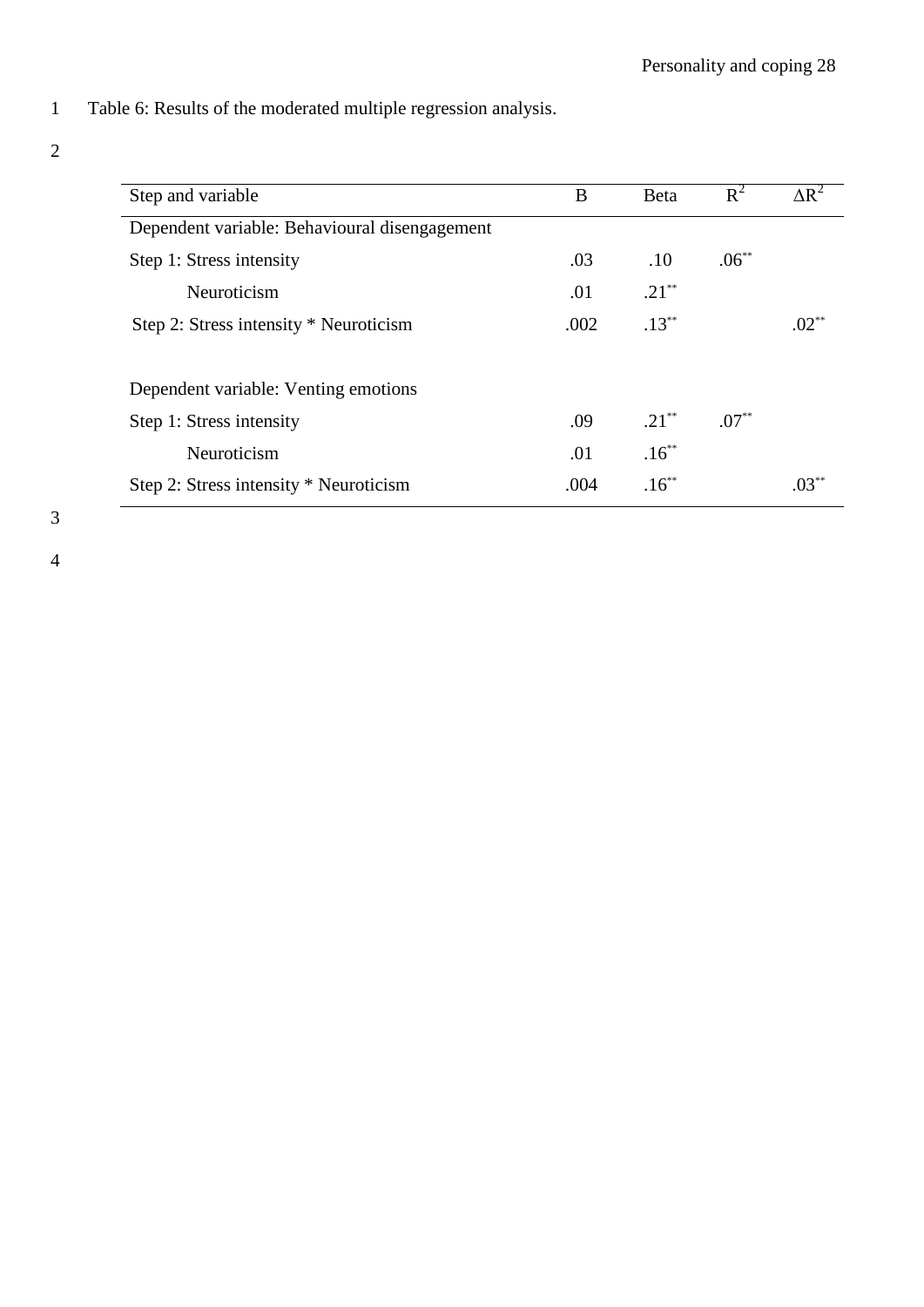# 1 Figure Captions

| 2              |                                                                                                |
|----------------|------------------------------------------------------------------------------------------------|
| 3              | Figure 1: Result of the interaction effect for the moderation effect of neuroticism (N) on the |
| $\overline{4}$ | relationship between stress intensity and the behavioural disengagement coping strategy.       |
| 5              |                                                                                                |
| 6              | Figure 2: Result of the interaction effect for the moderation effect of neuroticism (N) on the |
| 7              | relationship between stress intensity and the venting emotions coping strategy.                |
| 8              |                                                                                                |